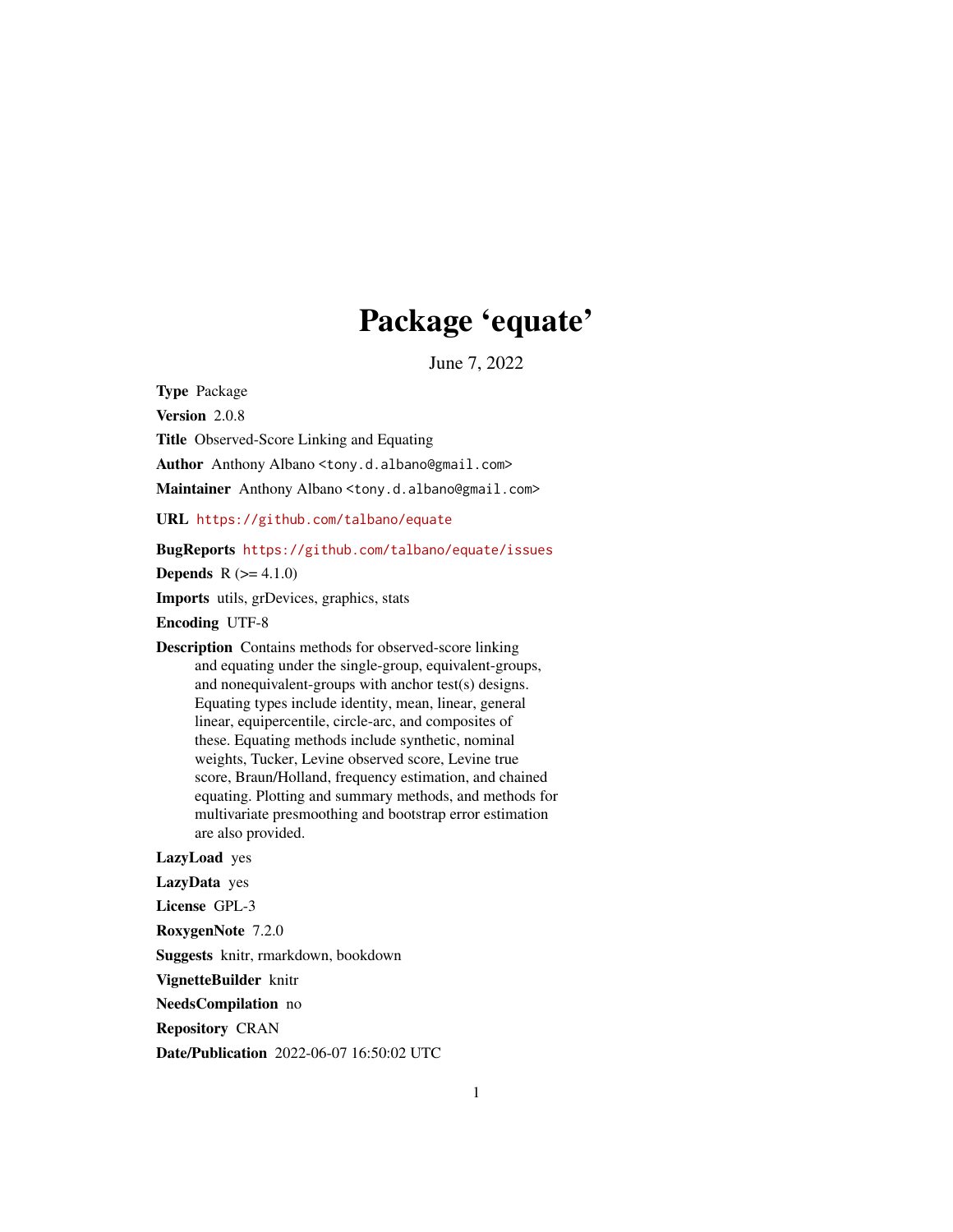### <span id="page-1-0"></span>R topics documented:

| Index | 35 |
|-------|----|

equate-package *Observed-Score Linking and Equating*

#### Description

Contains methods for observed-score linking and equating under the single-group, equivalentgroups, and nonequivalent-groups with anchor test(s) designs. Equating types include identity, mean, linear, general linear, equipercentile, circle-arc, and composites of these. Equating methods include synthetic, nominal weights, Tucker, Levine observed score, Levine true score, Braun/Holland, frequency estimation, and chained equating. Plotting and summary methods, and methods for multivariate presmoothing and bootstrap error estimation are also provided.

#### Details

| Package: | equate             |
|----------|--------------------|
| Version: | 2.0.8              |
| Date:    | 2022-06-05         |
| Depends: | $R$ ( $>= 4.1.0$ ) |
| License: | GPL-3              |

#### Index:

| ACTmath      | <b>ACT</b> Mathematics Test Scores                           |
|--------------|--------------------------------------------------------------|
| KBneat       | Test Scores Under a NEAT design                              |
| <b>PISA</b>  | Programme for International Student Assessment 2009 USA Data |
| descriptives | <b>Descriptive Statistics for Frequency Tables</b>           |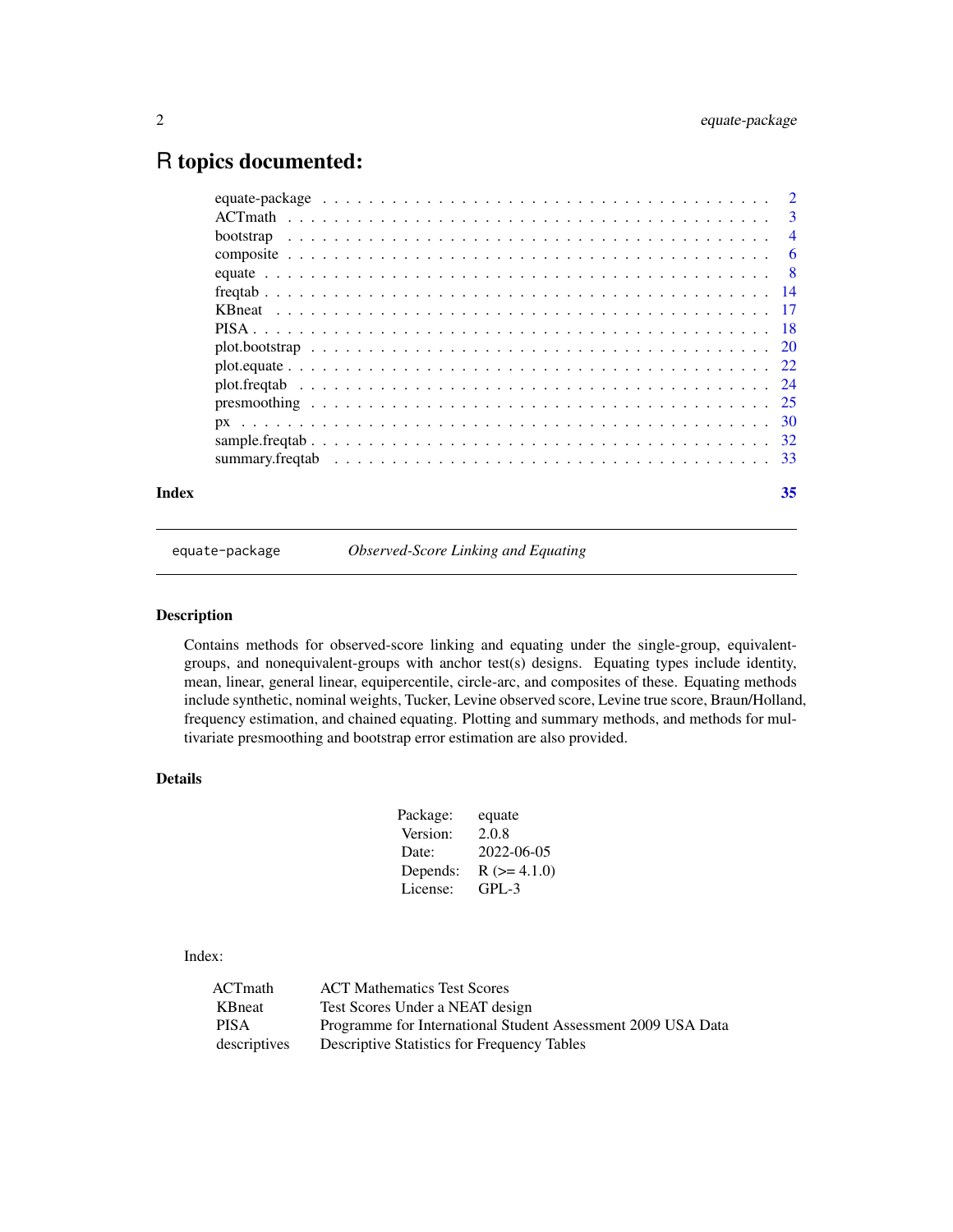<span id="page-2-0"></span>

| percentiles  | Percentile Ranks and Cumulative Frequencies for Frequency Tables |
|--------------|------------------------------------------------------------------|
| equate       | <b>Observed Score Linking and Equating</b>                       |
| composite    | Composite Linking and Equating                                   |
| bootstrap    | <b>Bootstrap Equating Error</b>                                  |
| freqtab      | <b>Frequency Distribution Tables</b>                             |
| presmoothing | Frequency Distribution Presmoothing                              |
| plot.freqtab | <b>Plotting Frequency Distributions</b>                          |
| plot.equate  | <b>Plotting Equating Results</b>                                 |

Further information is available in the following vignettes:

equatevignette equate vignette (source, pdf)

The package vignette provides an introduction to linking and equating and includes descriptions of the supported equating methods and examples. The help page for the main function of the package, [equate](#page-7-1), contains additional examples.

#### Author(s)

Anthony Albano <tony.d.albano@gmail.com>

ACTmath *ACT Mathematics Test Scores*

#### Description

This dataset contains score distributions for two forms of the ACT mathematics test, as presented in table 2.5 of *Test Equating, Scaling, and Linking* (Kolen and Brennan, 2004; p. 50).

#### Usage

ACTmath

#### Format

A 41 by 3 data. frame containing the score scale, frequencies for form X, and frequencies for form Y.

#### Source

Kolen, M. J., and Brennan, R. L. (2004). *Test Equating, Scaling, and Linking*. (2nd ed.), New York: Springer.

The dataset is also provided with the equating software RAGE, available at the following link: <https://education.uiowa.edu/casma/computer-programs>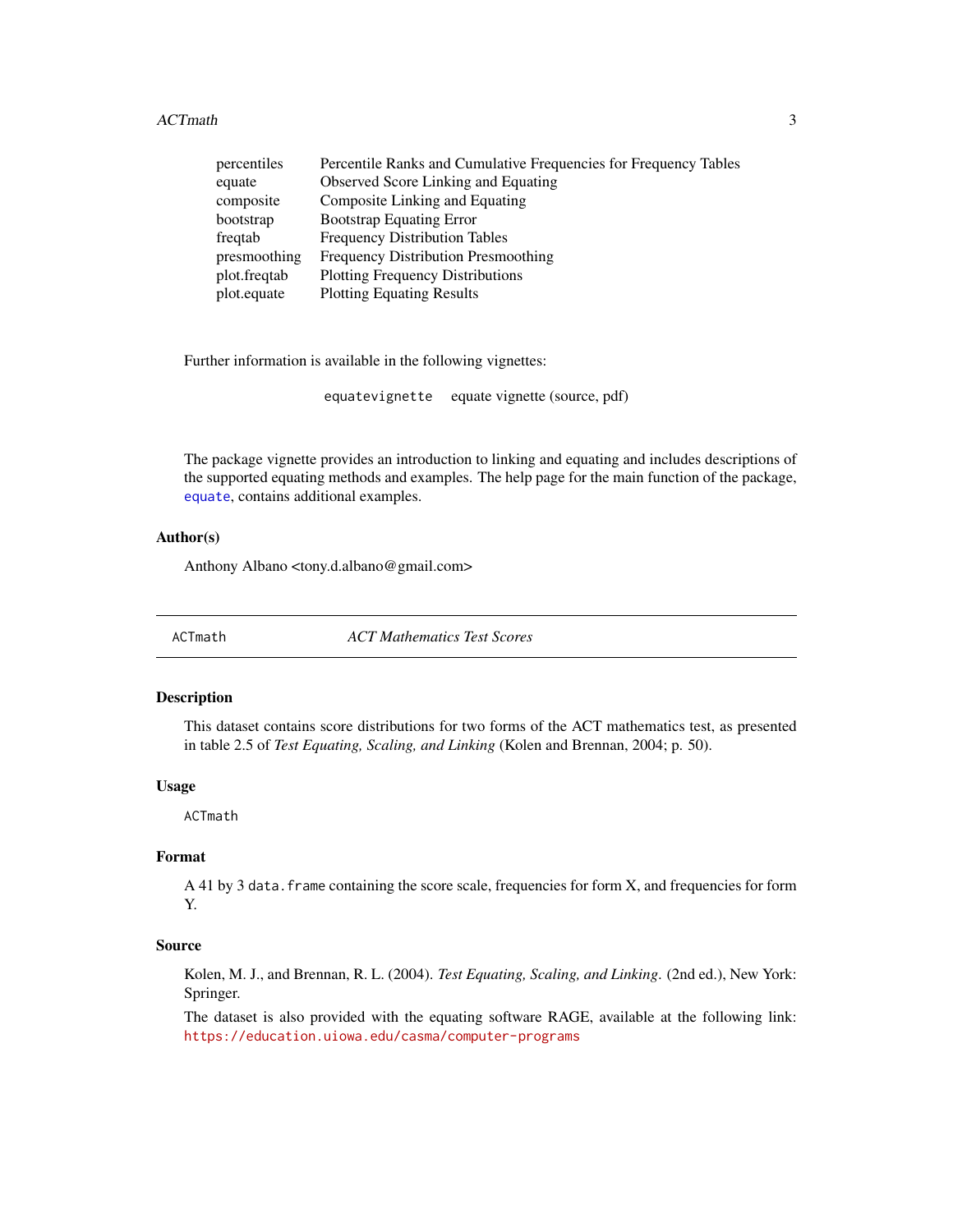<span id="page-3-1"></span><span id="page-3-0"></span>

#### Description

These functions return bootstrap standard errors, bias, and RMSE of equating. A summary method estimates mean and weighted mean errors over the score scale.

#### Usage

```
bootstrap(x, \ldots)## Default S3 method:
bootstrap(x, y, ...)
## S3 method for class 'equate'
bootstrap(x, xp = x*x, yp = x*y, ...)
## S3 method for class 'freqtab'
bootstrap(
 x,
 y,
 xn = sum(x),
 yn = sum(y),
 reps = 100,
  crit,
  args,
  eqs = FALSE,sharesmooth = FALSE,
  ...
)
## S3 method for class 'bootstrap'
summary(object, weights, subset, ...)
```

| X         | either an equating object, obtained with the equate function, or a score distri-<br>bution of class "freqtab".                                   |
|-----------|--------------------------------------------------------------------------------------------------------------------------------------------------|
| $\ddotsc$ | further arguments passed to or from other methods.                                                                                               |
| y         | score distribution of class "frequal".                                                                                                           |
| xp, yp    | optional frequency tables replacing those equated in x, used for parametric boot-<br>strap resampling.                                           |
| xn, yn    | integers specifying the number of scores to sample from each distribution at<br>each replication (default is the total number observed in each). |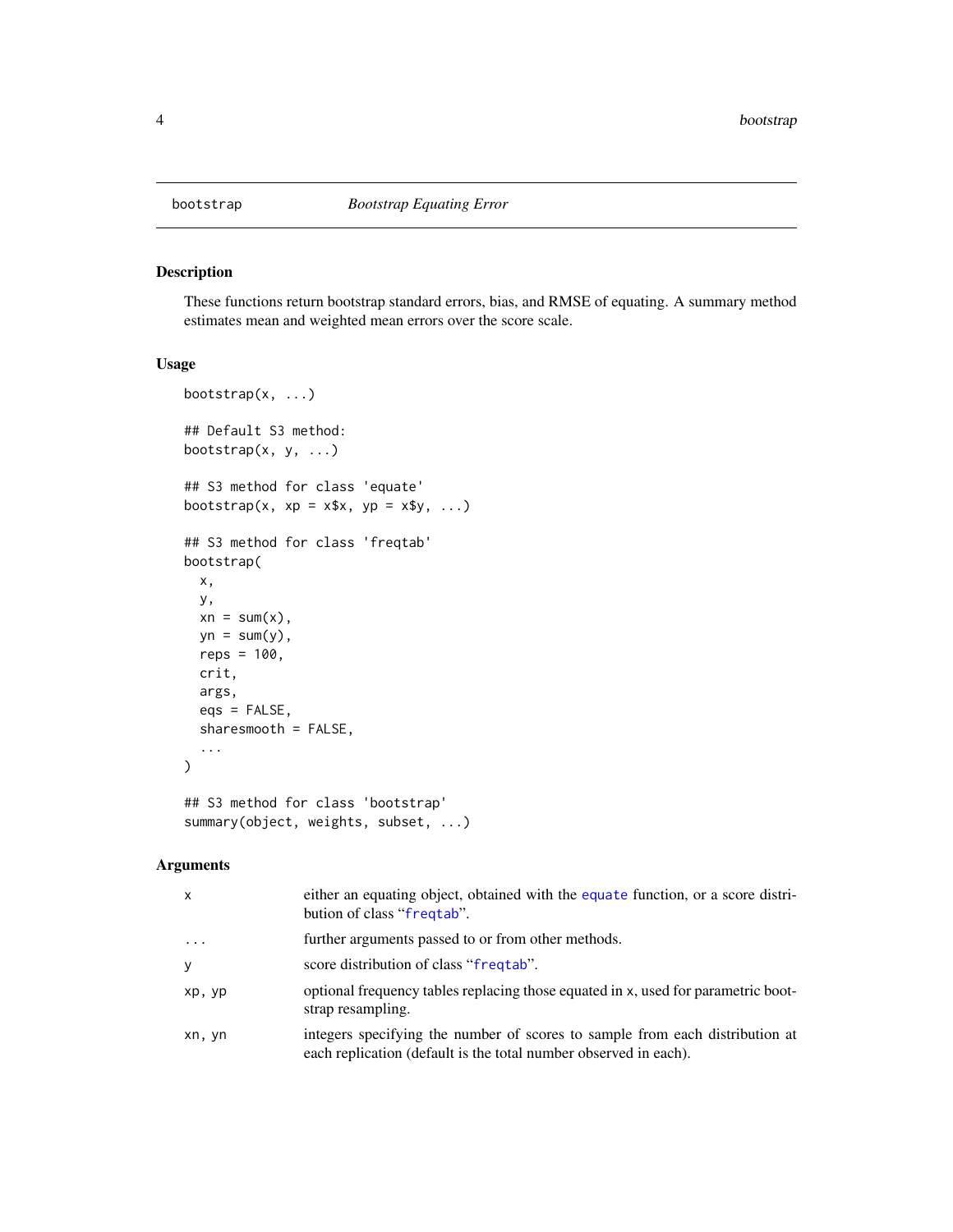#### <span id="page-4-0"></span>bootstrap 500 to 100 million to 100 million to 100 million to 100 million to 100 million to 100 million to 100

| reps        | number of bootstrap replications.                                                                                                                                                                                              |
|-------------|--------------------------------------------------------------------------------------------------------------------------------------------------------------------------------------------------------------------------------|
| crit        | vector of equated scores serving as the criterion equating function when cal-<br>culating bootstrap bias and RMSE, both of which are returned when crit is<br>specified.                                                       |
| args        | named list of equating arguments, passed to equate, specifying, e.g., the equat-<br>ing type and method. See below for details.                                                                                                |
| egs         | logical, with default FALSE, indicating whether or not the matrices of equating<br>functions (one column per replication, per equating) should be returned.                                                                    |
| sharesmooth | logical, defaulting to FALSE, indicating whether or not loglinear presmoothing<br>should be performed once per replication using arguments given in args. Ig-<br>nored if smoothmethod = "loglinear" is not given in any args. |
| object      | bootstrap output to be summarized.                                                                                                                                                                                             |
| weights     | vector of weights to be used in calculating weighted average errors with summary,<br>defaulting to the frequencies in margin (object \$x).                                                                                     |
| subset      | vector indicating a subset of the score scale for which errors should be summa-<br>rized.                                                                                                                                      |

#### Details

Samples are drawn of size xn and yn, with replacement, from each score distribution. Form Y equivalents of each form X score are then obtained using either the arguments in the equating output or those provided. This process is repeated reps times. Standard errors are calculated as standard deviations over replications for each score point; bias is the mean equated score over replications, minus the criterion; and RMSE is the square root of the squared standard error and squared bias combined.

The bootstrap method for objects of class "equate" is designed to be called from within [equate](#page-7-1). It simply extracts the necessary arguments from the equating output before bootstrapping.

When each element in args is a named list of equating arguments, multiple equatings are performed at each replication in the bootstrapping.

The summary method returns a data.frame of mean standard errors, bias, and rmse, and weighted means, as applicable.

#### Value

With bootstrap, a list is returned, containing arguments supplied for x, y, reps, xn, yn, and args. For a single equating, the mean equating function over replications and a vector of standard errors se are included, along with vectors of bias and rmse, when crit is provided, and a matrix of equating functions eqs when eqs = TRUE. For multiple equatings, where each element of args is a list of equating arguments, matrices are returned for the mean functions, standard error, bias, and RMSE, and the equating functions will be returned as a list of matrices. The summary method returns a data frame of mean standard errors, bias, and rmse, and weighted means, as applicable.

#### Methods (by class)

- default: Default bootstrap method for "[freqtab](#page-13-1)" objects.
- equate: Method for "[equate](#page-7-1)" objects.
- freqtab: Bootstrap method for "[freqtab](#page-13-1)" objects.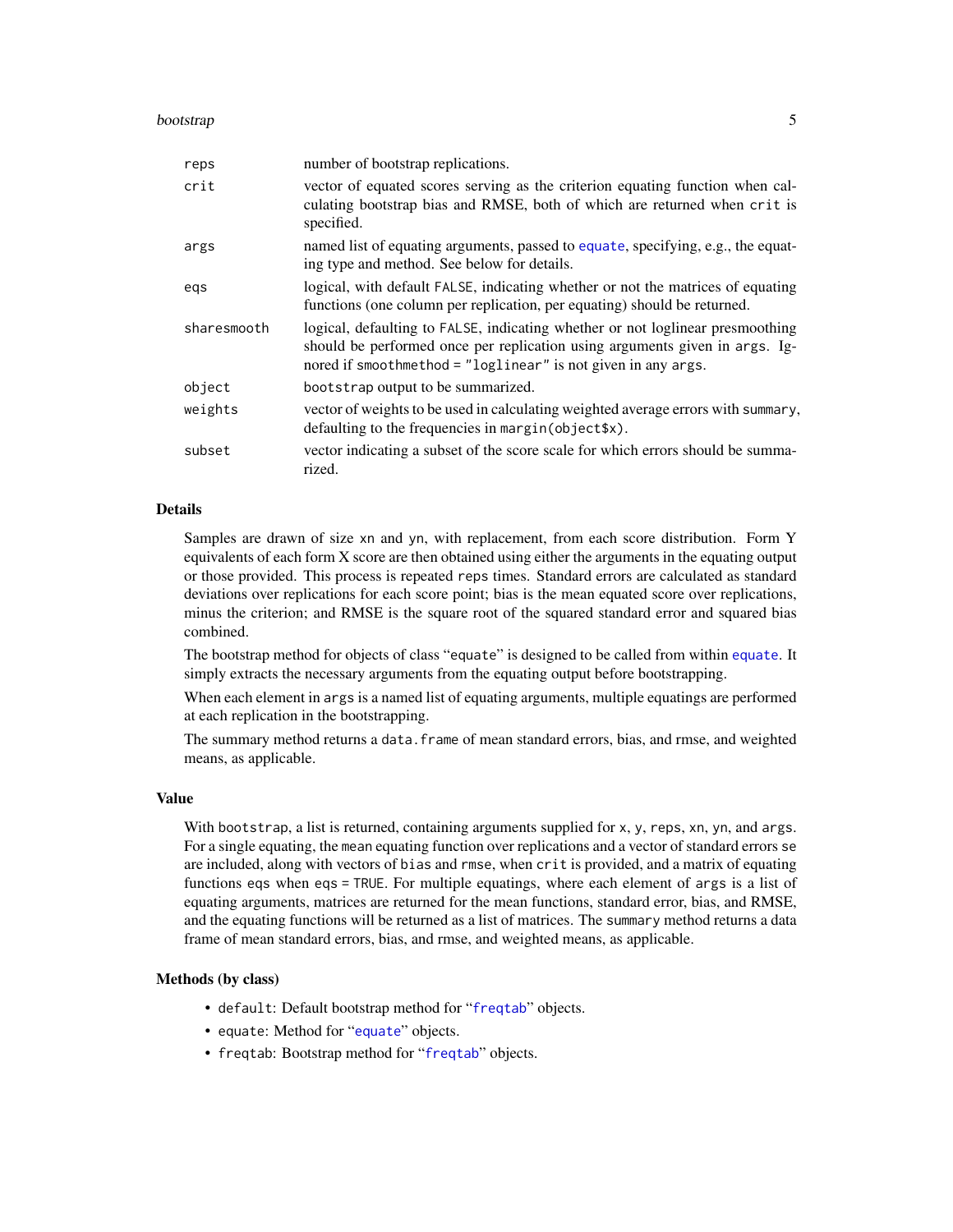<span id="page-5-0"></span>6 composite

#### Author(s)

Anthony Albano <tony.d.albano@gmail.com>

#### See Also

[plot.bootstrap](#page-19-1)

#### Examples

```
# Parametric bootstrapping using smoothed
# frequency distributions
set.seed(111213)
x \leftarrow freqtab(KBneat$x, scales = list(0:36, 0:12))
y <- freqtab(KBneat$y, scales = list(0:36, 0:12))
xp \leftarrow loglinear(x, asfreqtab = TRUE)
yp <- loglinear(y, asfreqtab = TRUE)
crit <- equate(xp, yp, "e", "c")$conc$yx
eqargs \le list(m.t = list(type = "m", method = "t"),
  1.t = list(type = "l", method = "t"))
bootout1 <- bootstrap(x = x, y = y, xn = 20, yn = 20,
  crit = crit, args = eqargs, reps = 30)
plot(bootout1, out = "rmse", legendplace = "top",
  addident = FALSE)
# Bootstraps for an existing equating
eq <- equate(x, y, type = "m", method = "t")
bootout2 <- bootstrap(eq, xn = 100, yn = 100,
  crit = crit, reps = 20)
```
summary(bootout2)

composite *Composite Linking and Equating*

#### Description

This function creates a composite linking or equating as a combination of two or more other linking or equating functions.

#### Usage

```
composite(x, ...)
## Default S3 method:
composite(x, wc, ...)
## S3 method for class 'equate.list'
composite(x, wc, name, symmetric = FALSE, p = 1, verbose = TRUE, ...)
```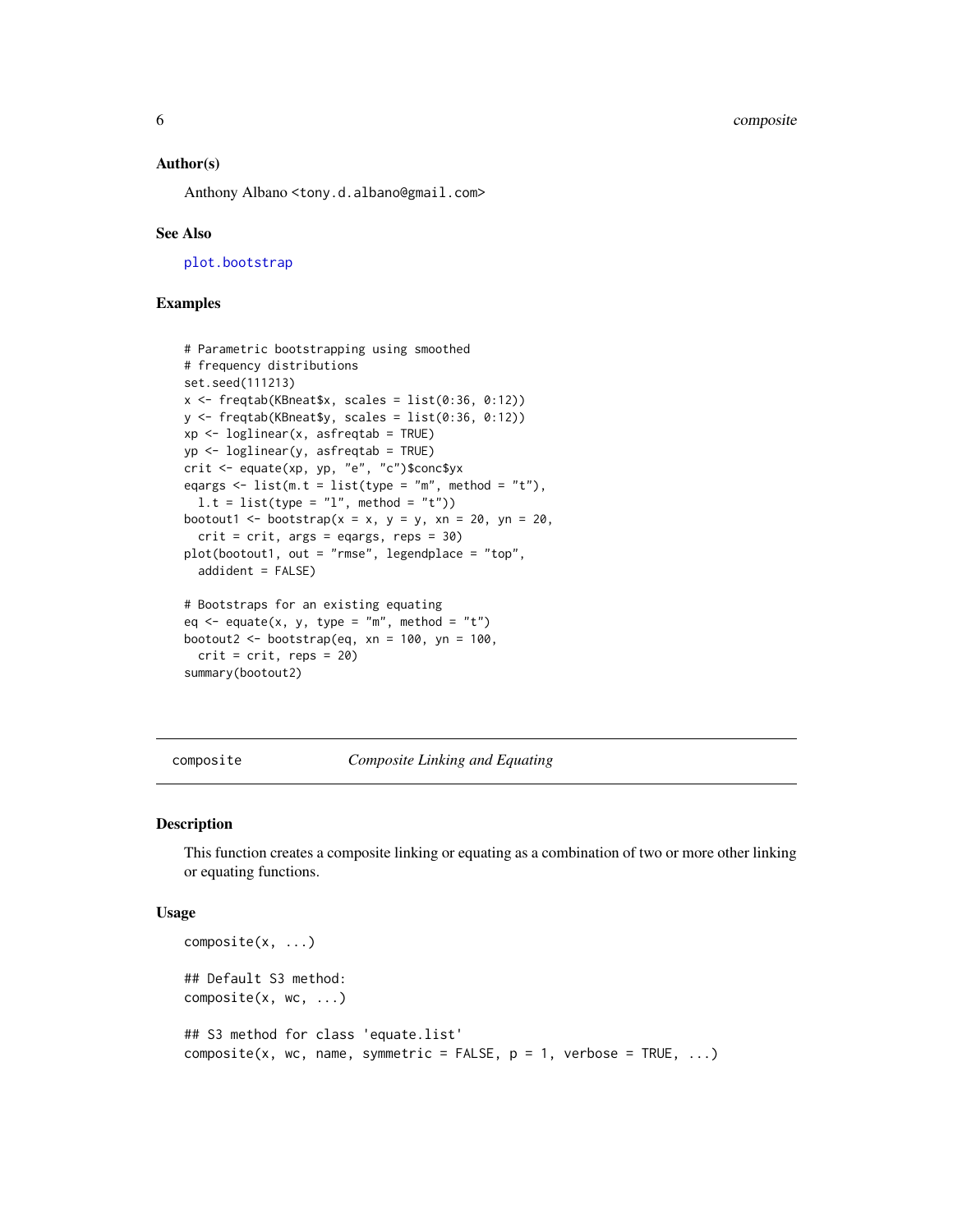#### <span id="page-6-0"></span>composite 7

```
## S3 method for class 'list'
composite(x, wc, name, symmetric = FALSE, p = 1, verbose = TRUE, ...)
```
#### Arguments

| $\mathsf{x}$ | for the default method, x is a matrix of equating functions, with one function per<br>column. Otherwise, x is a list of equatings, where each element is an object of<br>class "equate". |
|--------------|------------------------------------------------------------------------------------------------------------------------------------------------------------------------------------------|
| $\ddotsc$    | further arguments passed to or from other functions.                                                                                                                                     |
| WC           | vector of weights for creating the composite. Length (wc) should match either<br>$ncol(x)$ for the default method or length $(x)$ .                                                      |
| name         | an optional name, used to label the output. If missing, a name will be created<br>using $x$ .                                                                                            |
| symmetric    | logical, with default FALSE, indicating whether or not weights wc should be mod-<br>ified to create symmetric weights. Only supported for composites of linear func-<br>tions.           |
| p            | integer specifying the type of circle used to define symmetry.                                                                                                                           |
| verbose      | logical, with default TRUE, indicating whether or not full output should be re-<br>turned. When FALSE, only the equated scores are returned.                                             |

#### Details

Composite linking and equating create a single linking or equating function as a weighted combination of two or more other linking or equating functions. See Holland and Strawderman (2011) for details.

#### Value

For the default method, and when verbose = FALSE, a vector of composite equated scores is returned. Otherwise, a list of equating output is returned, including output for the composite and each function being combined.

#### Methods (by class)

- default: Default method for a matrix of equating functions, one per column.
- equate.list: Create composite across functions in "equate.list" object.
- list: Create composite across functions in "list" object.

#### Author(s)

Anthony Albano <tony.d.albano@gmail.com>

#### References

Holland, P. W., and Strawderman, W. E. (2011). How to average equating functions, if you must. In A. A. von Davier (Ed.), Statistical models for test equating, scaling, and linking (pp. 89-107). New York, NY: Springer.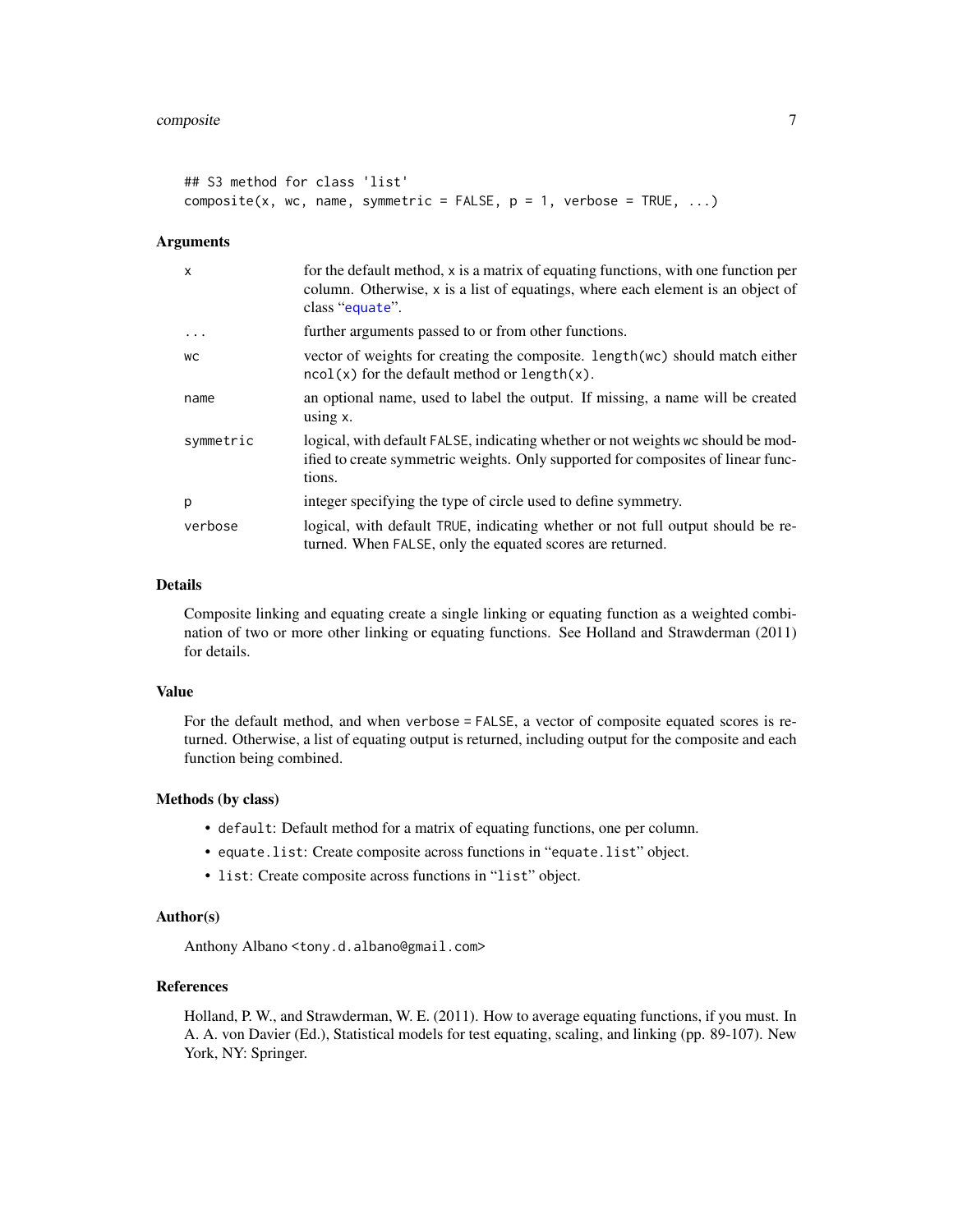8 equate the contract of the contract of the contract of the contract of the contract of the contract of the contract of the contract of the contract of the contract of the contract of the contract of the contract of the c

#### See Also

[equate](#page-7-1)

#### Examples

# See vignette("equatevignette") for additional examples

```
# Example from the equate help file, without the bootstrapping
# Random groups equating for (1) identity, (2) mean,
# (3) linear, (4) equipercentile with loglinear
# smoothing, and (5) a composite of mean and identity
rx <- as.freqtab(ACTmath[, 1:2])
ry <- as.freqtab(ACTmath[, c(1, 3)])
set.seed(2007)
req1 <- equate(rx, ry, type = "i")req2 \leq equate(rx, ry, type = "m")
req3 <- equate(rx, ry, type = "1")
req4 <- equate(rx, ry, type = "e", smooth = "loglin",
 degrees = 3)
req5 <- composite(list(req1, req2), wc = .5, symmetric = TRUE)
# Compare equating functions
plot(req1, req2, req3, req4, req5[[1]], addident = FALSE)
```
<span id="page-7-1"></span>

#### **Observed Score Linking and Equating**

#### <span id="page-7-2"></span>Description

This function links the scale of x to the scale of y for the single-group, equivalent-groups, and nonequivalent-groups with anchor test designs. A summary method is also provided.

#### Usage

```
equate(x, \ldots)## S3 method for class 'list'
equate(x, args, ...)
## S3 method for class 'freqtab'
equate(
  x,
 y,
  type = c("identity", "mean", "linear", "general linear", "circle-arc",
    "equipercentile"),
 method = c("none", "nominal weights", "tucker", "levine", "frequency estimation",
```
<span id="page-7-0"></span>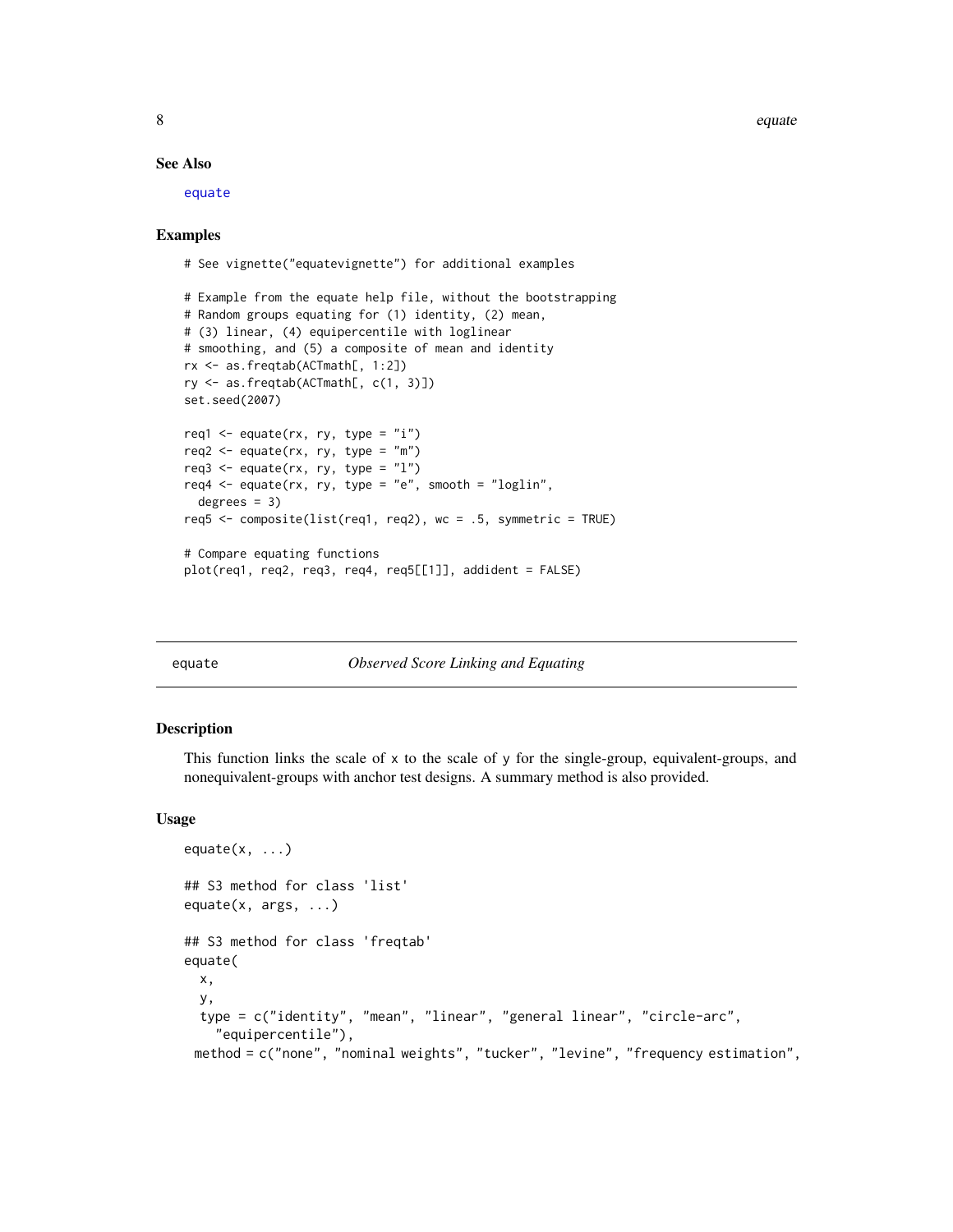```
"chained", "braun/holland"),
 name,
 lowp,
 highp,
 boot = FALSE,verbose = TRUE,
  ...
\mathcal{L}## Default S3 method:
equate(x, y, ...)## S3 method for class 'equate'
summary(object, ...)
## S3 method for class 'equate.list'
```
### summary(object, ...)

| x, y        | for the default method, x must be a vector of scores and y an object of class<br>"equate", the output of a previous equating. The standard usage is to provide x<br>as a frequency table of class "freqtab", where y is also a frequency table, and x<br>is equated to y; if y is missing, a single-group design is assumed. Finally, x may<br>be a list of two or more frequency tables, in which case the required arguments<br>for one or more equatings are listed in args. See below for details. |
|-------------|--------------------------------------------------------------------------------------------------------------------------------------------------------------------------------------------------------------------------------------------------------------------------------------------------------------------------------------------------------------------------------------------------------------------------------------------------------------------------------------------------------|
| .           | further arguments passed to or from other functions, including arguments spe-<br>cific to different equating methods. See below for details.                                                                                                                                                                                                                                                                                                                                                           |
| args        | list of arguments passed to equate. See below for details.                                                                                                                                                                                                                                                                                                                                                                                                                                             |
| type        | the type of equating. See below for details.                                                                                                                                                                                                                                                                                                                                                                                                                                                           |
| method      | the equating method, where "none" (default) indicates equating under the single-<br>group or equivalent-groups design, and "nominal weights", "tucker", "levine",<br>"frequency estimation", "braun/holland", and "chained" indicate the cor-<br>responding methods under the nonequivalent groups design.                                                                                                                                                                                             |
| name        | an optional name, used to label the output. If missing, a name will be created<br>using type and method.                                                                                                                                                                                                                                                                                                                                                                                               |
| lowp, highp | two vectors, each of length 2, specifying the coordinates for the low and high<br>points of the X and Y scales. lowp defaults to the minimums and highp the<br>maximums of the scales. Recycled if necessary. When lowp = "obs" or highp<br>= "obs", minimum and maximum observed scores are used.                                                                                                                                                                                                     |
| boot        | logical indicating whether or not bootstrapping should be performed. Default is<br>FALSE. See below and the <b>bootstrap</b> function for details.                                                                                                                                                                                                                                                                                                                                                     |
| verbose     | logical, with default TRUE, indicating whether or not full output should be re-<br>turned. When FALSE, only the equated scores are returned.                                                                                                                                                                                                                                                                                                                                                           |
| object      | output from either an equating or list of equatings, produced by the equate<br>function.                                                                                                                                                                                                                                                                                                                                                                                                               |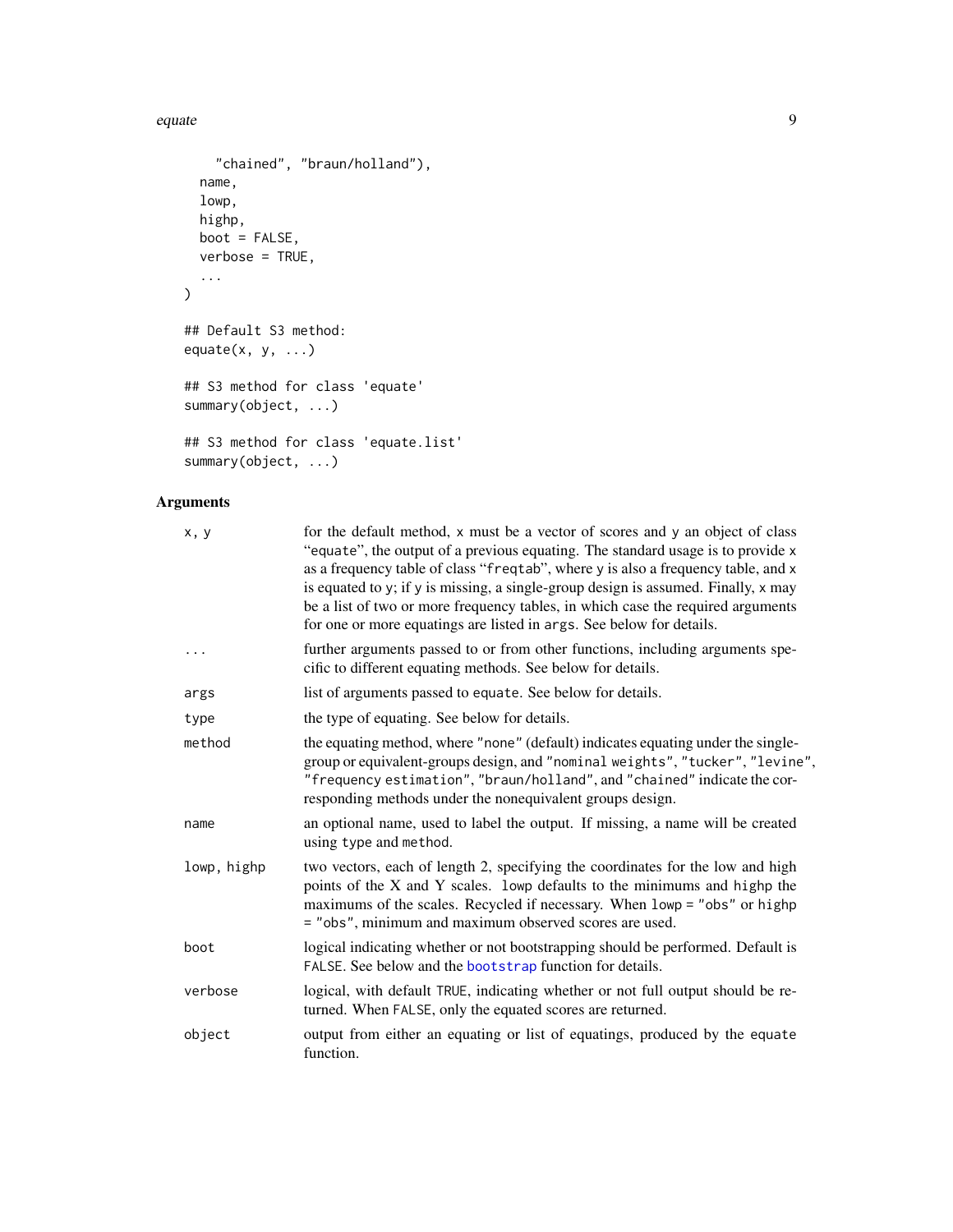#### Details

Equating is typically performed on two frequency tables, x and y. In this case, the scores from both are used to define the equating function that links the scale of x to y. The equivalent-groups design is assumed when x and y are separate, univariate frequency tables. The nonequivalent-groups design is assumed when a method is specified, and x and y are separate multivariate frequency tables. Finally, a single-group design is assumed when x is a bivariate frequency table (containing scores on  $X$  and  $Y$ ) and  $y$  is missing.

The single-group design currently only differs from the equivalent groups design in that presmoothing can be used to preserve bivariate moments for x and y in the single-group design, whereas in the equivalent-groups design, with x and y specified separately, presmoothing is performed separately. If presmoothing is not performed via equate, the single-group and equivalent-groups designs produce the same result.

When x is a vector of scores and equating output is supplied for y, no other arguments are required. Scores from  $x$  are converted directly to the scale indicated in  $y$ . If  $y$  is a composite equating, composite equated scores will be returned based on the weighted combination of equating functions included in y.

When x is a list of frequency tables, each element in args must be a named list of equating arguments. In this case, the length of args corresponds to the number of equatings that will be performed. The arguments for each equating are specified as they would be when x and y are frequency tables, except for x and y; the frequency tables to be equated are specified in args by referencing their names in the list of frequency tables. See below for examples.

Six equating types are currently supported: identity, mean, linear, and equipercentile, as described by Kolen and Brennan (2004); circle-arc equating, as described by Livingston and Kim (2009); and a general linear function that extends the traditional identity, mean, and linear types. Corresponding linking methods are also supported. The equating design is implied by the method argument, where "none" (default) indicates that no method is needed (because examinees taking forms  $X$  and  $Y$  are assumed to be the same or equivalent). The nominal weights, Tucker, Levine observed score, Levine true score, frequency estimation, Braun/Holland, and chained equating methods are supported for the nonequivalent-groups with anchor test design. All but the Levine true score and chained method rely on a "synthetic" distribution of scores (Braun and Holland, 1982), a weighted combination of x and y.

Depending on the equating method, the following additional arguments may be required:

- midp coordinates for the midpoint of the equating line, used in general linear and circle-arc equating.
- cx, cy, sx, sy parameters used in general linear equating. See below for details.
- wax, way, wbx, wby weights used when finding the slope and intercept in general linear equating. See below.
- ws value between 0 and 1 specifying the weight applied to form X scores (and implicitly specifying the form Y weight as  $1 - ws$ ) when estimating the synthetic population. When set to  $-1$  (the default), proportional weights are calculated for X and Y based on sample size.
- internal logical indicating whether or not the anchor item scores are included in the total scores. This applies only to the Levine method, as all other methods assume an internal anchor test. Default is TRUE.
- lts logical indicating whether or not to use levine true score ("lts") equating. Default is FALSE.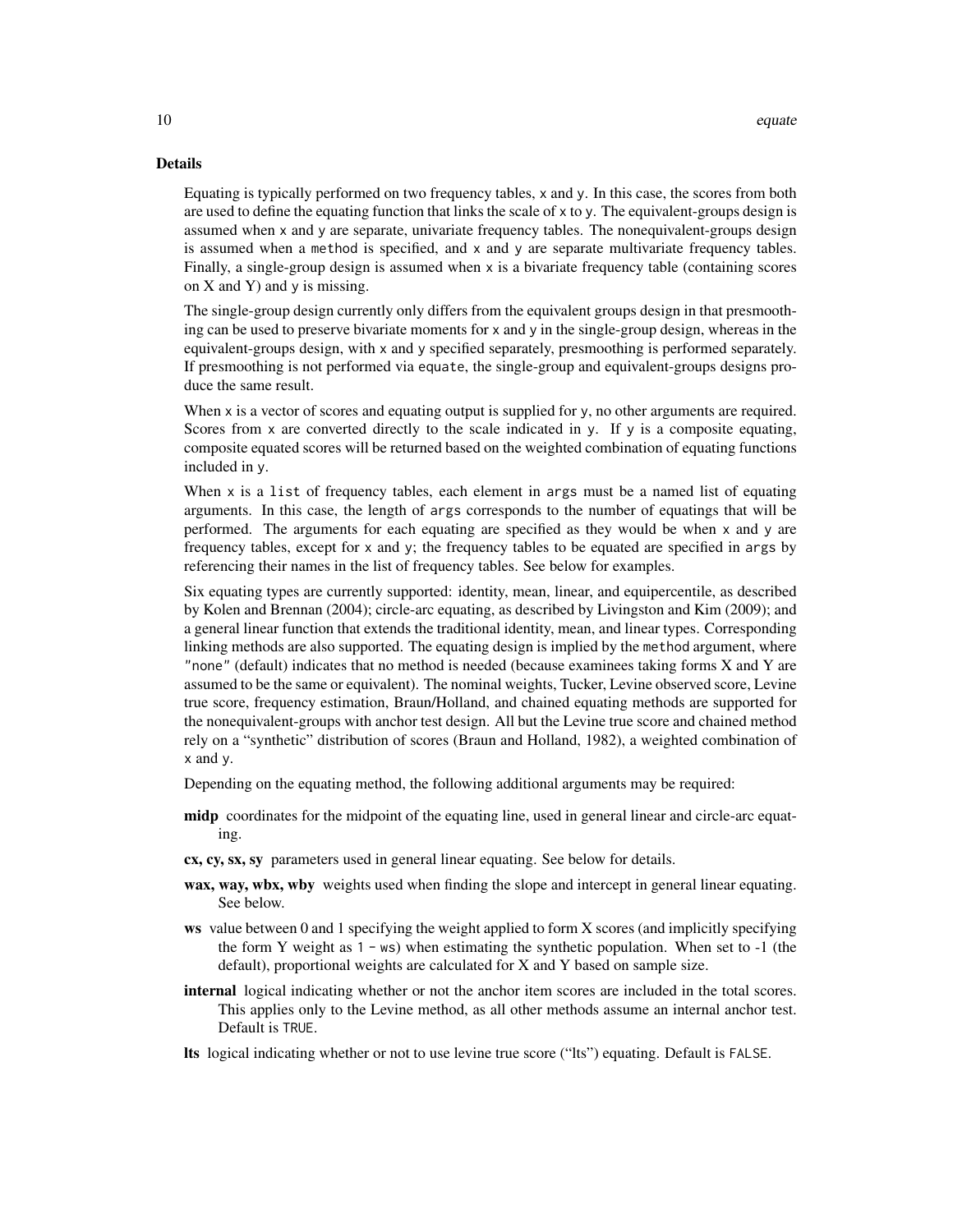- <span id="page-10-0"></span>smoothmethod string indicating one of four smoothing methods to be used in equipercentile equating: "none" (default), "average", "bump", and "loglinear" (see below).
- chainmidp string specifying the type of chained linear equating used to obtain the midpoint in chained circle-arc equating, whether "mean" (default) or "linear".
- simple logical, with default TRUE, indicating whether or not simplified circle-arc equating should be used (see below).
- reps the number of replications to use in bootstrapping. Passed to [bootstrap](#page-3-1).
- xp, yp optional parametric distributions, as frequency tables, replacing x and y when bootstrapping.
- xn, yn sample sizes to be drawn from x and y, or xp and yp, at each bootstrap replication. These default to the observed sample sizes.
- crit a vector of equated scores serving as the criterion equating function when calculating bootstrap bias and RMSE; both are returned when crit is specified.

General linear equating is a new approach to estimating a linear linking or equating function. The slope and intercept of the line are estimated based on multiple sources of information, including the means and standard deviations of X and Y, and other values supplied through cx and cy, representing the centrality of  $X$  and  $Y$ , and  $S$  and  $S$ , representing the scaling or variability of  $X$  and  $Y$ . The weights wax and way specify the proportional weighting given to the standard deviations of X and Y, and indirectly the weighting given to sx and sy, in determining the slope. wbx and wby specify the proportional weighting given to the means of X and Y, and indirectly the weighting given to  $cx$ and cy, in determining the intercept. Synthetic means and standard deviations will be used when appropriate. Chained general linear equating is not currently supported.

For equipercentile equating under the random groups design, three smoothing options are available: smoothmethod = "average" and smoothmethod = "bump" require the additional argument jmin, and loglinear smoothing (smoothmethod = "loglinear") requires either a score function or maximum polynomial terms. For frequency estimation and chained methods, only smoothing methods "bump" and "loglinear" are supported. See the [presmoothing](#page-24-1) function for details and examples.

In equipercentile equating, the high point for y, i.e., highp[2], is used to obtain form Y equivalents of form X scores with percentile ranks of 100. Typically this is set to be the number of score points in the form Y scale, which assumes that scores are integers ranging from  $1$  (or  $0$ ) to the total number of items, and that each item is scored correct/incorrect. Scores on other scales (such as scales which include negative values, or which exclude zero) may also be used. In such cases highp[2] can be set to the highest possible score on form Y, or alternatively the highest observed score on Y.

lowp and highp are used to define the slope and intercept of the identity linking function. When the score scales for  $X$  and  $Y$  are equivalent, the identity function is simply the unequated  $X$  scale; however, when forms differ in their scales, e.g., because of changes in content or length, the identity linking function will map X onto Y based on the low and high coordinates.

The simplified approach to circle-arc equating, as demonstrated by Livingston and Kim (2009), involves combining a circle-arc with the identity function. When the low and high scores differ for the X and Y scales, this becomes the identity linking function. The linear component can be omitted, and symmetric circle-arc equating used, with simple = FALSE. The result is an equating function based only on the circle-arc that passes through the points lowp, highp, and the estimated midpoint.

Analytical standard errors are currently returned for linear equating under equivalent groups and chained, Tucker, and Levine equating with nonequivalent groups. Chained, Tucker, and Levine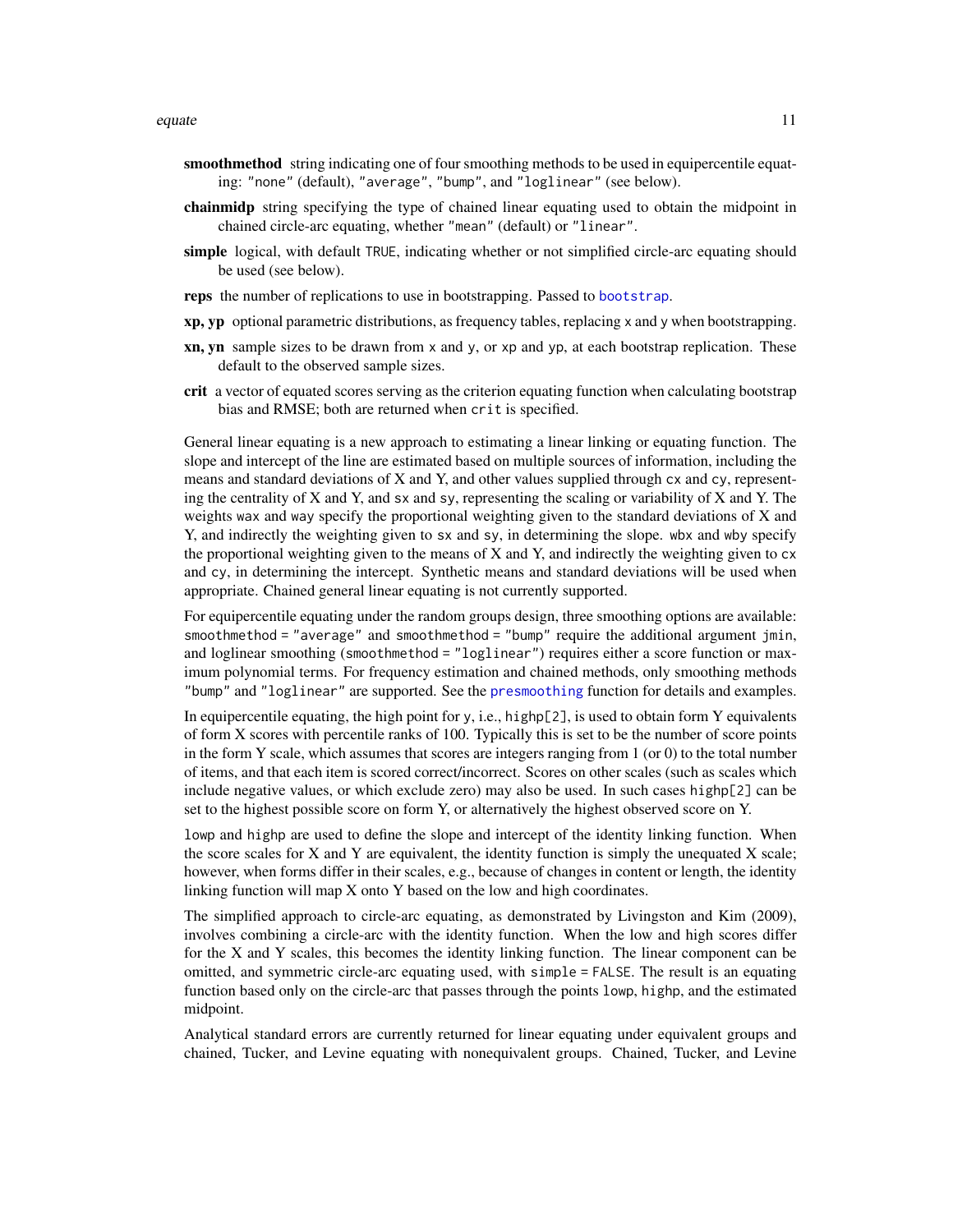standard errors are provided with and without assumptions of normality, as shown in Zu (2012). With boot = TRUE, bootstrap standard errors are estimated using a default of reps = 100 replications, sampling the maximum amount from each score distribution (controlled by the arguments xn and yn). See [bootstrap](#page-3-1) for details and examples, including how to obtain bootstrap bias and RMSE.

#### Value

When y contains output from an equating, a vector of equated scores is returned. Otherwise, an object of class "equate" is returned, listing the following components, some of which are dependent on the equating type, method, and smoothing:

| name                   | name for the equating                                                                                                                                                                                     |
|------------------------|-----------------------------------------------------------------------------------------------------------------------------------------------------------------------------------------------------------|
| type                   | equating type                                                                                                                                                                                             |
| method                 | equating method                                                                                                                                                                                           |
| design                 | equating design, as specified in x                                                                                                                                                                        |
| x, y                   | original frequency tables for X and Y                                                                                                                                                                     |
| concordance            | conversion table containing scores on X with their form Y equivalents, and stan-<br>dard errors, when available.                                                                                          |
| points                 | low and high points defining the identity line, and midpoints for general linear<br>and circle-arc equating                                                                                               |
| weight                 | weights used in general linear equating                                                                                                                                                                   |
|                        | internal, lts, jmin, degree, xdegree, scorefun<br>additional arguments, as supplied in                                                                                                                    |
| coefficients           | conversion coefficients intercept and slope; for circle-arc equating, circle cen-<br>ter points and radius are also included; for general linear equating, slope and<br>intercept components are included |
| WS                     | weight applied to X in synthetic estimation                                                                                                                                                               |
| synthstats             | means and standard deviations for the synthetic distributions                                                                                                                                             |
| xsynthetic, ysynthetic |                                                                                                                                                                                                           |
|                        | frequency tables for the synthetic distributions                                                                                                                                                          |
| smoothmethod           | smoothing method                                                                                                                                                                                          |
| xsmooth, ysmooth       |                                                                                                                                                                                                           |
|                        | smoothed frequency tables for X and Y                                                                                                                                                                     |
| bootstraps             | list containing bootstrap standard errors, and, optionally, other bootstrap output                                                                                                                        |

The summary method returns a list with the name, type, method, design, and synthetic weight, along with frequency tables for the total, anchor, and equated score distributions and descriptive statistics for each.

#### Methods (by class)

- list: Equating a list of frequency tables.
- freqtab: Equating frequency distributions in x and y.
- default: Default equating method for a vector of raw scores x and equating output in y.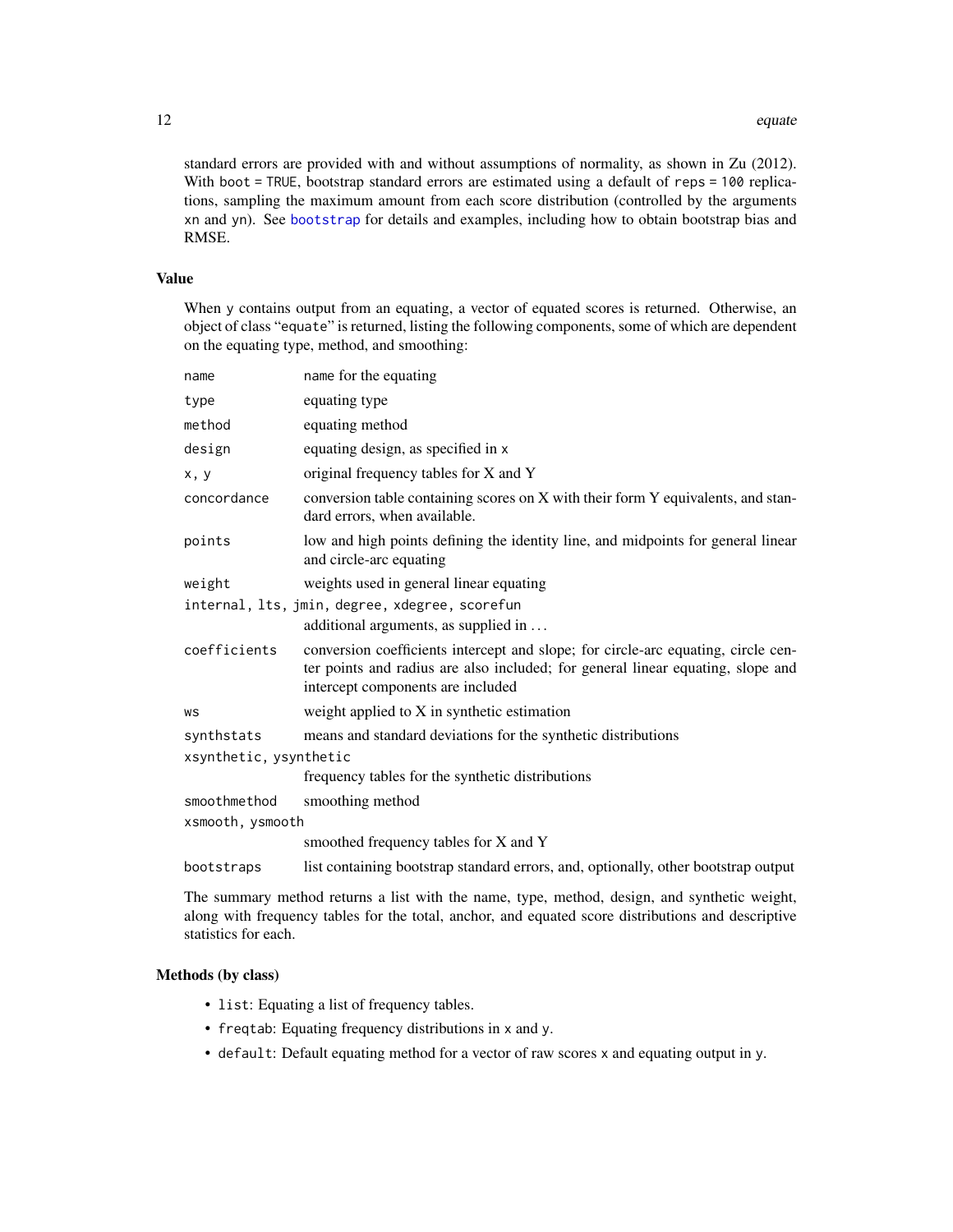#### <span id="page-12-0"></span>equate the contract of the contract of the contract of the contract of the contract of the contract of the contract of the contract of the contract of the contract of the contract of the contract of the contract of the con

#### Author(s)

Anthony Albano <tony.d.albano@gmail.com>

#### **References**

Albano, A. D. (2016). equate: An R package for observed-score linking and equating. *Journal of Statistical Software, 74*(8), 1–36.

Kolen, M. J., and Brennan, R. L. (2004). *Test Equating, Scaling, and Linking*. (2nd ed.), New York: Springer.

Livingston, S. A., and Kim, S. (2009). The circle-arc method for equating in small samples, *Journal of Educational Measurement, 46*, 330–343.

Zu, J., and Yuan, K. H. (2012). Standard error of linear observed-score equating for the NEAT design with nonnormally distributed data. *Journal of Educational Measurement, 49*, 190–213.

#### See Also

[freqbump](#page-24-2), [freqavg](#page-24-2), [loglinear](#page-24-2), [bootstrap](#page-3-1)

#### Examples

```
# See vignette("equatevignette") and Albano (2016) for a
# description of methods and additional examples
# Random groups equating for (1) identity, (2) mean,
# (3) linear, (4) equipercentile with loglinear
# smoothing, and (5) a composite of mean and identity
rx <- as.freqtab(ACTmath[, 1:2])
ry <- as.freqtab(ACTmath[, c(1, 3)])
set.seed(2007)
req1 <- equate(rx, ry, type = "i", boot = TRUE, reps = 5)
req2 <- equate(rx, ry, type = "m", boot = TRUE, reps = 5)
req3 <- equate(rx, ry, type = "1", boot = TRUE, reps = 5)
req4 \leq equate(rx, ry, type = "e", boot = TRUE, reps = 5,
 smooth = "loglin", degree = 3)
req5 <- composite(list(req1, req2), wc = .5, symmetric = TRUE)
# Compare equating functions
plot(req1, req2, req3, req4, req5[[1]], addident = FALSE)
# Compare boostrap standard errors
# Bootstrapping isn't supported for composite equating
plot(req1, req2, req3, req4, addident = FALSE, out = "se",
 legendplace = "topleft")
# Nonequivalent groups design for (1) Tucker linear,
# (2) frequency estimation , and (3) Braun/Holland linear
nx \leftarrow \text{freqtab(KBneat$}, scales = list(0:36, 0:12))ny <- freqtab(KBneat$y, scales = list(0:36, 0:12))
```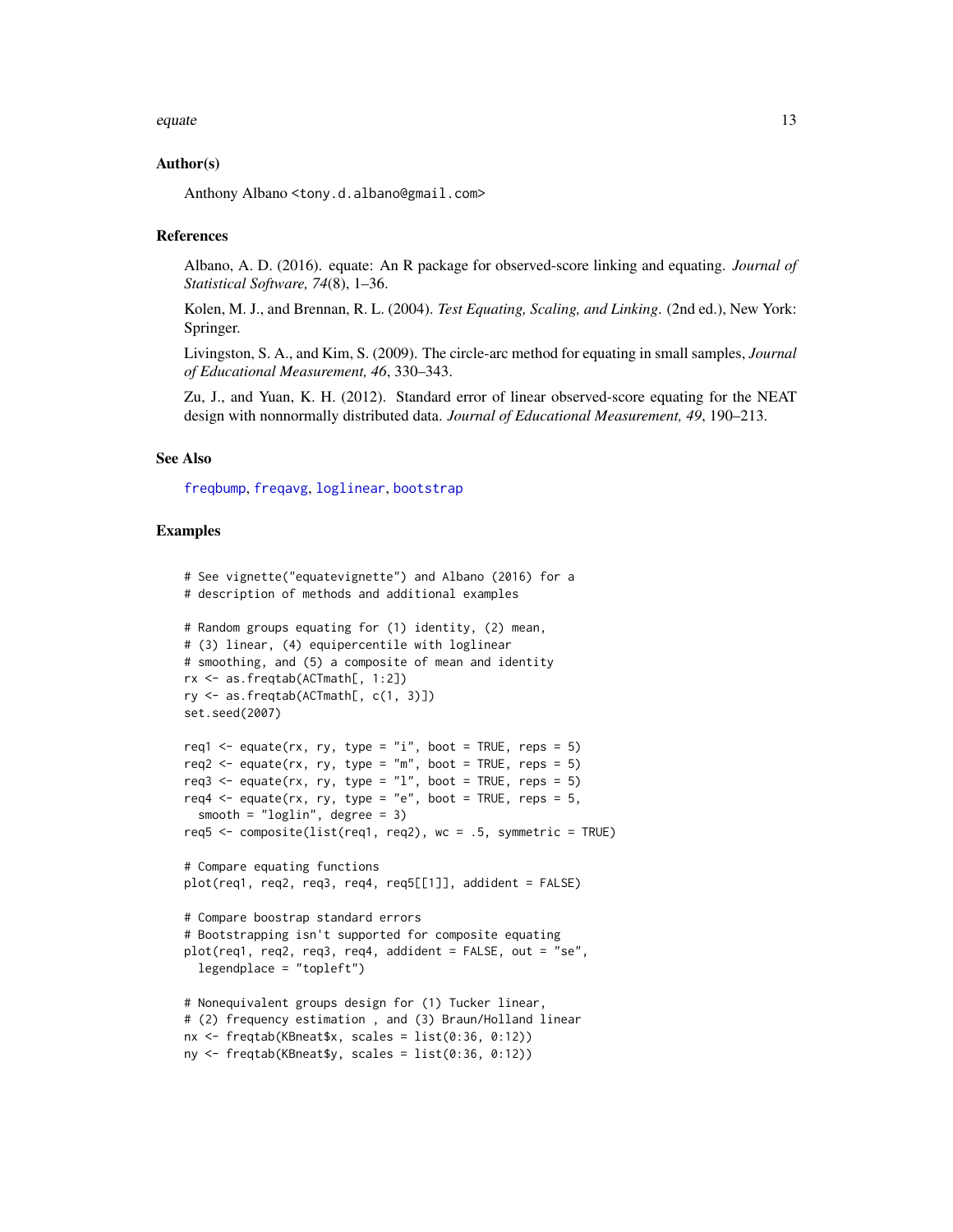```
neq1 \leq equate(nx, ny, type = "linear", method = "tuck", ws = 1)
neq2 \le - equate(nx, ny, type = "equip", method = "freq", ws = 1)
neq3 \leq equate(nx, ny, type = "linear", method = "braun", ws = 1)
# Compare equated scores
round(cbind(xscale = 0:36, tucker = neg1$conc$yx,fe = neq2$conc$yx, brain = neq3$conc$yx), 2)# Multiple linkings using PISA reading booklet 6
# clusters 3a, 5, 6, and 7
r3 <- freqtab(PISA$totals$b6$r3a, scales = 0:15)
r5 <- freqtab(PISA$totals$b6$r5, scales = 0:15)
r6 <- freqtab(PISA$totals$b6$r6, scales = 0:15)
r7 <- freqtab(PISA$totals$b6$r7, scales = 0:14)
eqargs \le list(r3r5 = list(type = "linear", x = "r3", y = "r5",name = "Linear Linking PISA r3 to r5"),
  r5r6 = list(type = "linear", x = "r5", y = "r6",name = "Linear Linking PISA r5 to r6"),
  r6r7 = list(type = "linear", x = "r6", y = "r7",name = "Linear Linking PISA r6 to r7"))
req <- equate(list(r3 = r3, r5 = r5, r6 = r6, r7 = r7), eqargs)
# Put PISA r3 on the scale of r7 using the linking chain
# Compare to a direct linking of r3 to r7
equate(equate(req$r3r5$conc$yx, req$r5r6), req$r6r7)
equate(r3, r7, "linear")$conc$yx
# Linking PISA cluster r3a to r5 with multiple anchors
m367 <- freqtab(PISA$totals$b6[1:198, c("r3a", "r6", "r7")],
scales = list(0:15, 0:16, 0:14))m567 <- freqtab(PISA$totals$b6[199:396, c("r5", "r6", "r7")],
scales = list(0:15, 0:16, 0:14))meq1 \leq - equate(m367, m567, type = "mean", method = "nom")
meq2 \leq equate(m367, m567, type = "mean", method = "tuck")
meq3 \leq - equate(m367, m567, type = "lin", method = "tuck")
meq4 <- equate(m367, m567, type = "equip", method = "freq",
smooth = "log", show = FALSE)meq \leq equate(m367, m567, type = "mean", method = "nom")
plot(meq1, meq2, meq3, meq4, meq, req[[1]])
```
<span id="page-13-1"></span>freqtab *Frequency Distribution Tables*

#### **Description**

Functions for creating and manipulating frequency tables of class "freqtab".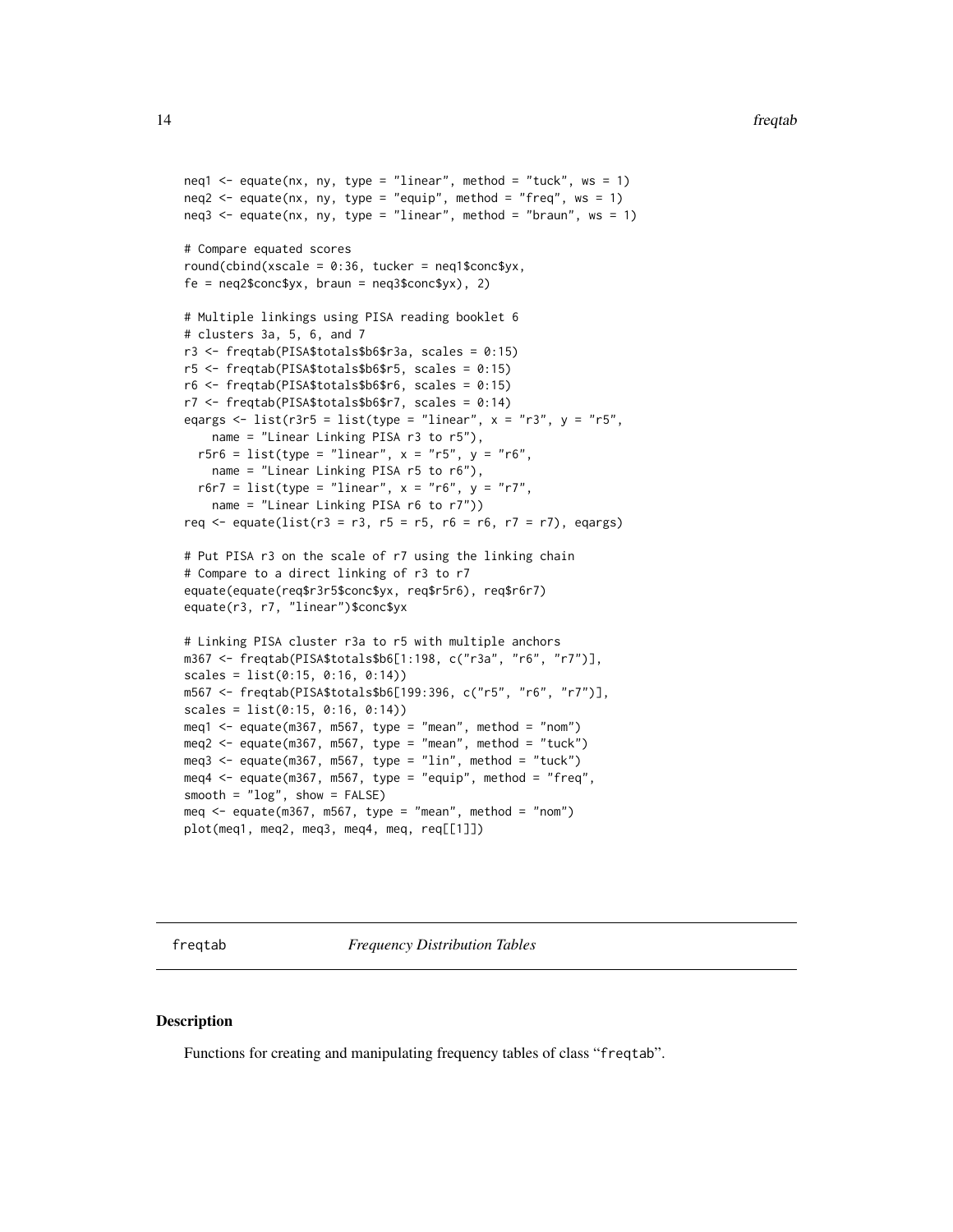#### freqtab 15

#### Usage

```
freqtab(x, ...)## Default S3 method:
freqtab(x, scales, items, design, na.rm = TRUE, ...)
as.freqtab(x, scales, design, drop = FALSE, ...)
## S3 method for class 'table'
freqtab(x, design, ...)
## S3 method for class 'freqtab'
as.data.frame(x, row.names = NULL, optional = FALSE, drop = FALSE, ...)
## S3 method for class 'freqtab'
head(x, \ldots)## S3 method for class 'freqtab'
tail(x, \ldots)scales(x, margin = 1)
margin(x, margin = 1)margins(x)
## S3 method for class 'freqtab'
droplevels(x, ...)
```

| X        | either an object (vector or data. frame) containing total scores or item responses<br>with which total scores will be calculated, or an object inheriting from class<br>"freqtab". In the freqtab function, the first column in x must be the total test;<br>any remaining columns may contain anchor scores. See below for details. |
|----------|--------------------------------------------------------------------------------------------------------------------------------------------------------------------------------------------------------------------------------------------------------------------------------------------------------------------------------------|
| $\cdots$ | further arguments passed to or from other functions.                                                                                                                                                                                                                                                                                 |
| scales   | list of vectors containing the score scales for each score scale in x.                                                                                                                                                                                                                                                               |
| items    | list of vectors of column indices (numbers or column names) with which total<br>scores will be computed for x when it contains item responses.                                                                                                                                                                                       |
| design   | the equating design used in data collection. For univariate $x$ , design = "eg" is<br>assumed for equivalent groups. For multivariate $x$ , design = "ng" is assumed<br>for nonequivalent groups. Single-groups and counterbalanced designs must be<br>specified with design = $"sg"$ and design = $"cb".$                           |
| na.rm    | logical with default TRUE specifying whether or not missing item responses<br>should be ignored, i.e., treated as 0, when calculating total scores.                                                                                                                                                                                  |
| drop     | logical, with default FALSE, indicating whether or not unused factor levels, or<br>score values with zero counts, should be dropped. See below for details.                                                                                                                                                                          |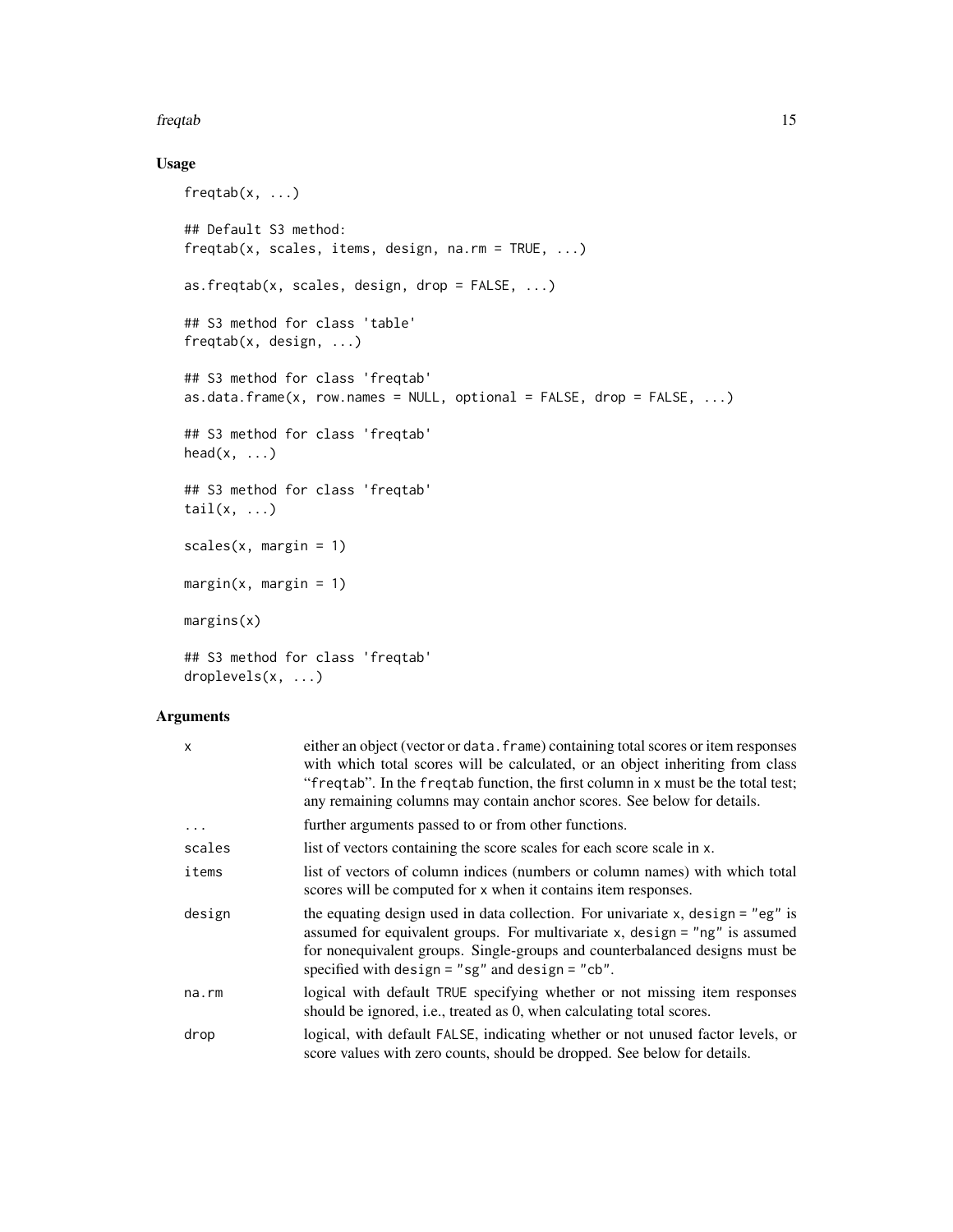<span id="page-15-0"></span>16 frequences and the contract of the contract of the contract of the contract of the contract of the contract of the contract of the contract of the contract of the contract of the contract of the contract of the contract

| row.names, optional |                                                                                  |
|---------------------|----------------------------------------------------------------------------------|
|                     | arguments passed to as data. frame, currently ignored.                           |
| margin              | integer vector specifying the margin(s) over which frequencies should be summed. |

#### **Details**

freqtab creates a frequency table from a vector or data.frame of scores. When the items argument is included, scores are assumed to be item responses, which are summed to create total scores. The scores are tabulated and stored as an array, with dimensions for each variable. Note that in previous versions of the "freqtab" class the frequency table was stored as a data.frame. This is no longer the case. Instead, the table is stored as an array and converted to a data.frame when printed or manipulated with the head and tail methods.

as.data.frame converts an object of class "freqtab" to "data.frame". droplevels returns x with any unused factor levels, or levels with zero counts, removed.

When x is an object of class "table", freqtab simply modifies the attributes and converts to class "freqtab". In this case, x must already be structured similar to a "freqtab" object, with the first dimension containing counts for total scores, and remaining dimensions containing counts for one or more anchor tests.

as.freqtab converts a 'flat' contingency table (see [ftable](#page-0-0)) to class "freqtab" with the appropriate attributes. A flat contingency table is the data.frame version of a "freqtab" object, where the first column contains the total score scale, the last column contains counts, and the columns in between contain different anchor test score combinations. is.freqtab tests for class "freqtab".

scales extracts the measurement scales for the variables specified in margin, with margin = 1 referring to the total score scale, and subsequent margins referring to anchor tests. margin is a wrapper for [margin.table](#page-0-0), which itself is a simple wrapper for summing over marginal counts, i.e.,  $apply(x, margin, sum)$ . And margins returns the number of dimensions, i.e., score variables, in a frequency table.

design is used to set the dimnames of the frequency table, with total1 and total2 used with single and counterbalanced groups, and total and anchor(s) used otherwise. design also sets the design attribute, which is used in [equate](#page-7-1).

The main difference between the "freqtab" class and other tabulation classes, like "table" and "ftable", is that the dimnames, i.e., the score scales, are required to be numeric. This facilitates plotting with [plot.freqtab](#page-23-1), equating with the [equate](#page-7-1) function, and descriptive statistics with the summary. freqtab and other methods.

#### Value

A table array with dimensions equal to the number of score scales. In most cases, this will be a univariate or bivariate distribution, but multivariate distributions are supported. scales and margins return numeric vectors.

#### Methods (by class)

- default: Default method for a data.frame of item responses, a data.frame of total and anchor scores, or a vector of total scores.
- table: Method for tables.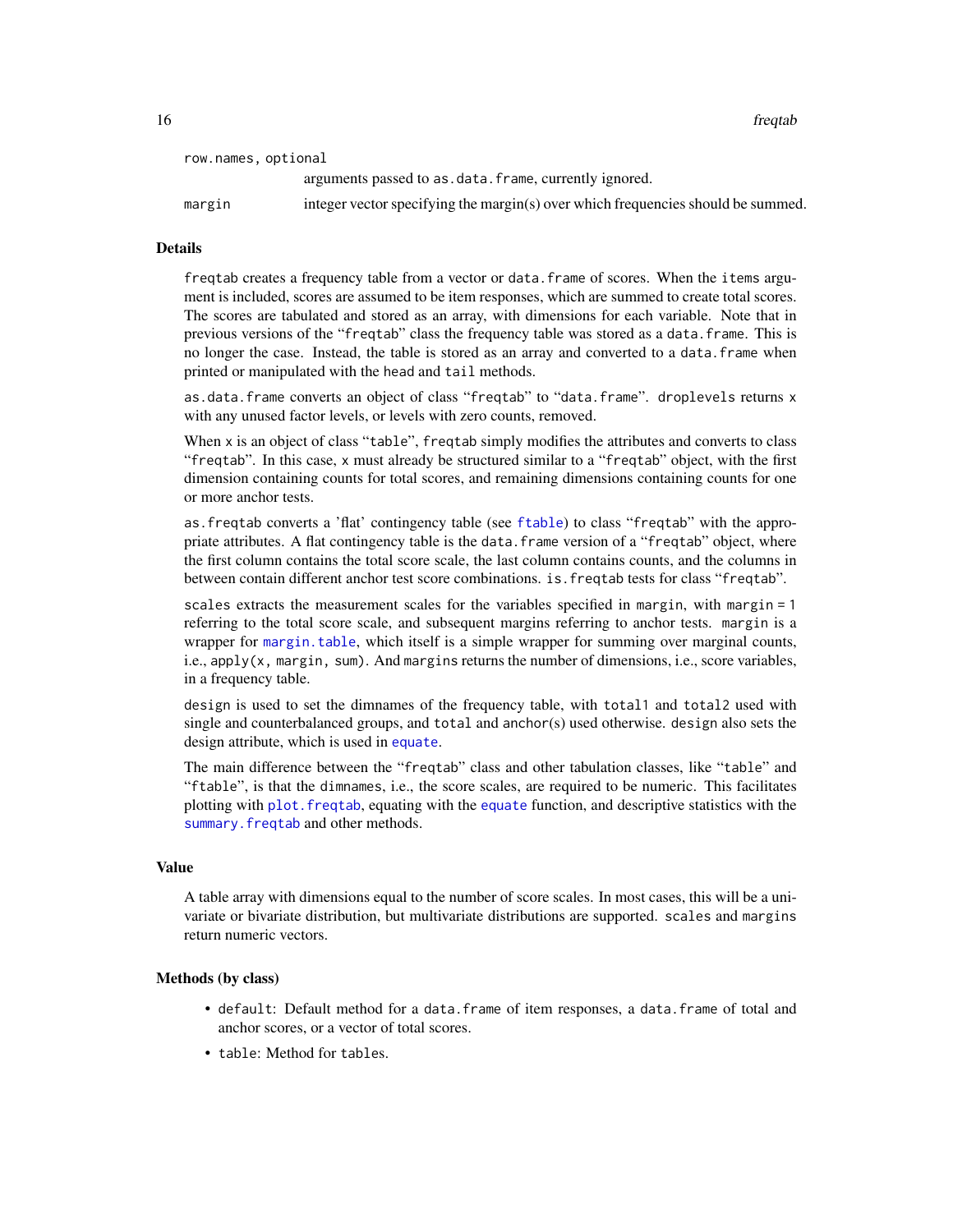#### <span id="page-16-0"></span>KBneat 17

#### Author(s)

Anthony Albano <tony.d.albano@gmail.com>

#### See Also

[table](#page-0-0), [ftable](#page-0-0), [summary.freqtab](#page-32-1), [plot.freqtab](#page-23-1)

#### Examples

```
# Univariate distribution with score scale
set.seed(2005)
x <- round(rnorm(1000, 100, 10))
head(freqtab(x, scales = 70:130))# Existing frequency table converted to class "freqtab"
# The first score of zero, with zero counts, is dropped
head(as.freqtab(ACTmath[, 1:2], drop = TRUE))
# Bivariate distribution
# Reduce y to the anchor test margin (2)
ny \le freqtab(x = KBneat$y, scales = list(0:36, 0:12))
margin(ny, margin = 2)# Summing scored item responses with the PISA data
attach(PISA)
r6items <- paste(items$itemid[items$clusterid == "r6"])
r7items <- paste(items$itemid[items$clusterid == "r7"])
pisa67 <- freqtab(students[students$book == 6, ],
items = list(r6items, r7items),
scales = list(0:16, 0:14))
detach(PISA)
# Scales for both margins
# Zero total score is unobserved
scales(pisa67, 1:2)
scales(droplevels(pisa67), 1:2)
```
KBneat *Test Scores under a NEAT design*

#### Description

This dataset contains scores for two forms of a 36-item test administered under a nonequivalent groups with anchor test design. The anchor test is internal and consists of twelve items taken by both groups of examinees. The data is distributed as part of the equating software CIPE (see link below), and additional examples using this dataset are presented in *Test Equating, Scaling, and Linking* (Kolen and Brennan, 2004).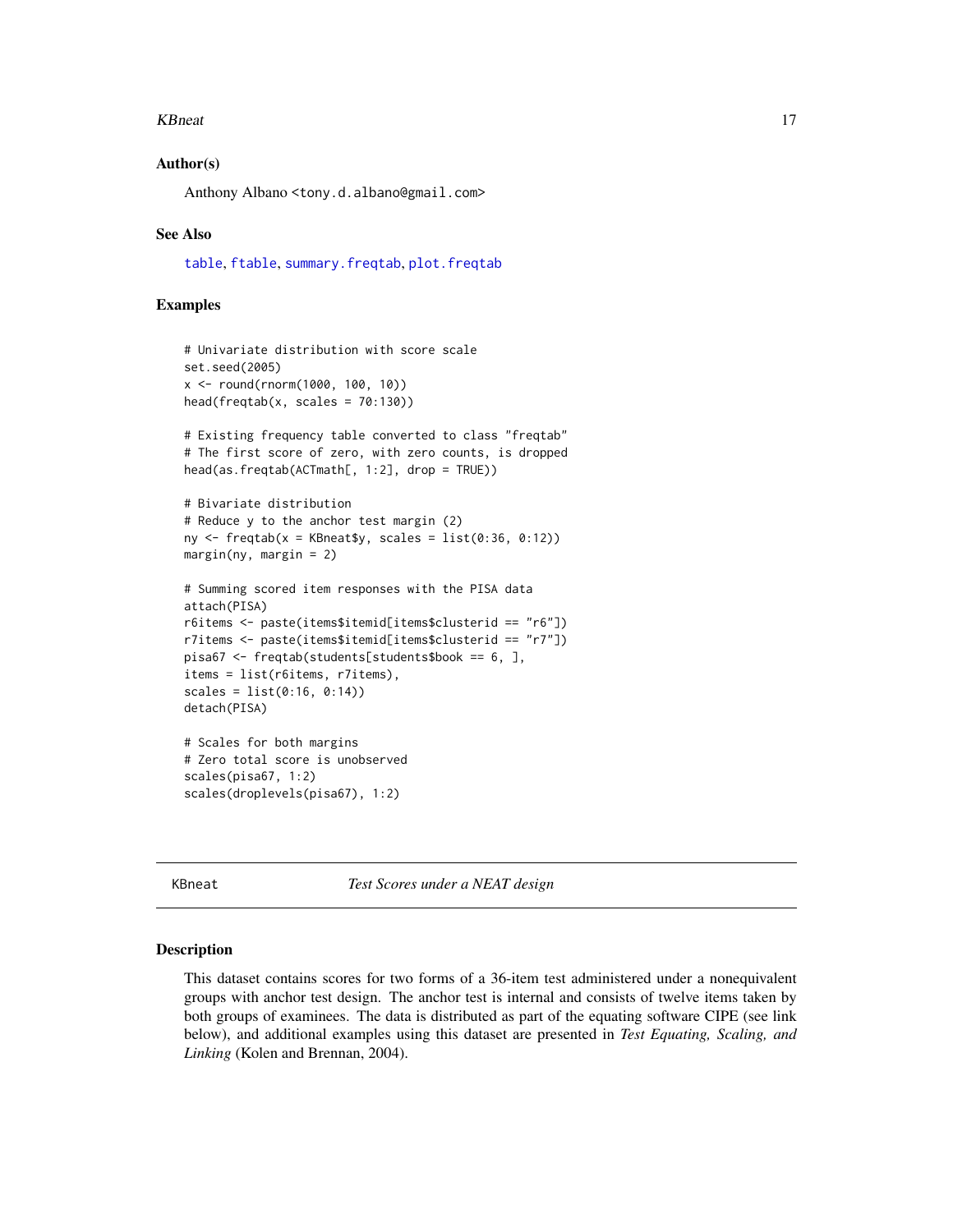#### <span id="page-17-0"></span>Usage

KBneat

#### Format

A list of length two, where each element (\$x and \$y) contains two columns of data, one for the total score and another for the anchor test score for each examinee.

#### Source

Kolen, M. J., & Brennan, R. L. (2004). *Test Equating, Scaling, and Linking*. (2nd ed.), New York: Springer.

The dataset can be downloaded as part of the CIPE software, available at the following link: [https:](https://education.uiowa.edu/casma) [//education.uiowa.edu/casma](https://education.uiowa.edu/casma)

PISA *Programme for International Student Assessment 2009 USA Data*

#### Description

This dataset contains scored cognitive item response data from the 2009 administration of the Programme for International Student Assessment (PISA), an international study of education systems. The data, and license under which they are released, are available online at [https://www.oecd.](https://www.oecd.org/pisa/) [org/pisa/](https://www.oecd.org/pisa/).

#### Usage

PISA

#### Format

PISA is a list containing four elements. The first, PISA\$ students, is a data.frame containing 233 variables across 5233 individuals, with one row per individual. All but one variable come from the USA PISA data file "INT\_COG09\_S\_DEC11.txt". The remaining variable, language spoken at home, has been merged in from the student questionnaire file "INT\_STQ09\_DEC11.txt". Variable names match those found in the original files:

list("stidstd") Unique student ID (one for each of the 5233 cases);

list("schoolid") School ID (there are 165 different schools);

list("bookid") ID for the test booklet given to a particular student, of which there were 13;

- list("langn") Student-reported language spoken at home, with 4466 students reporting English (indicated by code 313), 484 students reporting Spanish (with code 156) and 185 students reporting "another language" (code 859);
- list("m033q01") Scored item-response data across the 189 items included in the general cognitive assessment, described below; and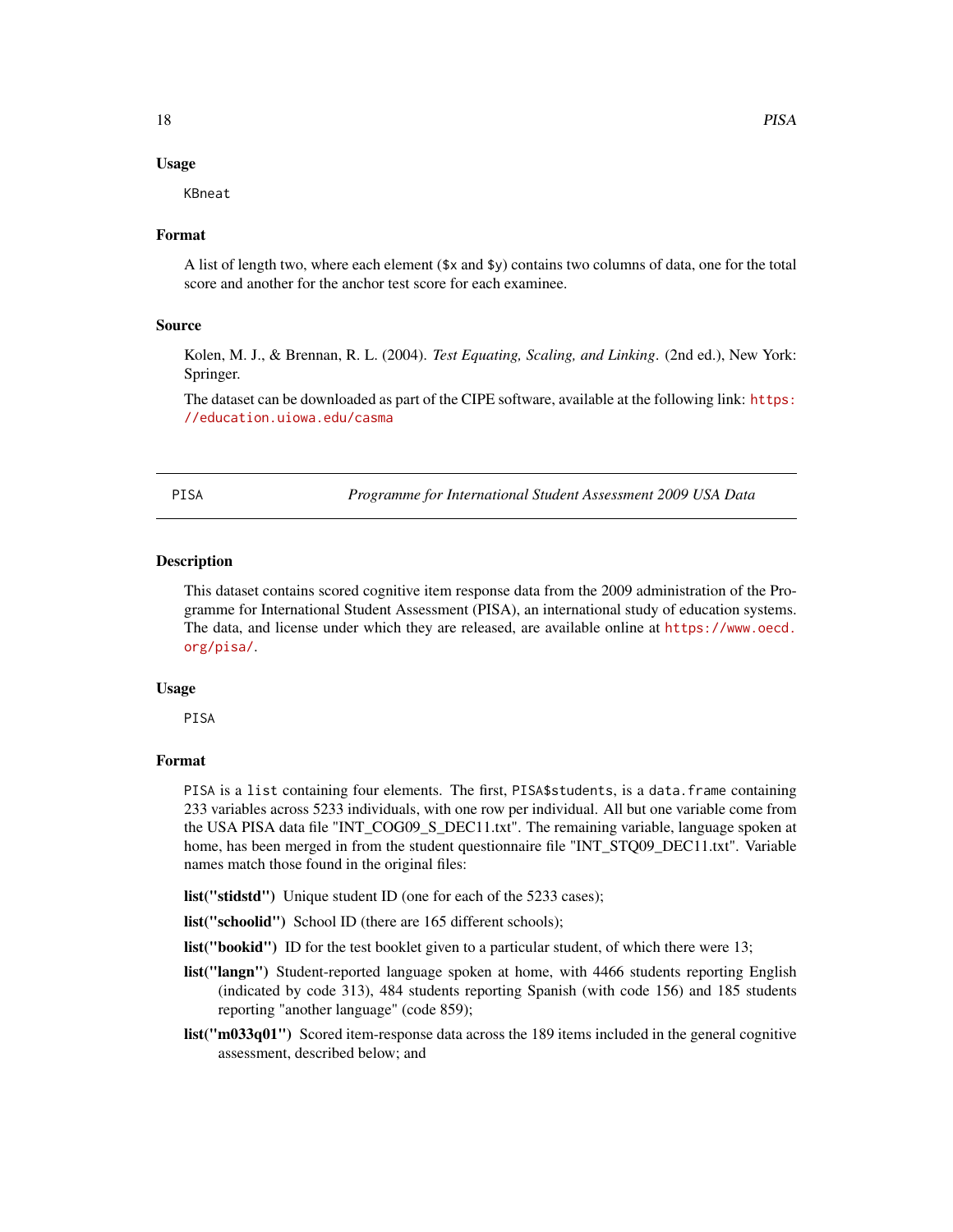- to Scored item-response data across the 189 items included in the general cognitive assessment, described below; and
- list("s527q04t") Scored item-response data across the 189 items included in the general cognitive assessment, described below; and
- list("pv1math") PISA scale scores, referred to in the PISA technical documentation as "plausible values".
- to PISA scale scores, referred to in the PISA technical documentation as "plausible values".
- list("pv5read5") PISA scale scores, referred to in the PISA technical documentation as "plausible values".

Next, PISA\$booklets is a data.frame containing 4 columns and 756 rows and describes the 13 general cognitive assessment booklets. Variables include:

list("bookid") The test booklet ID, as in PISA\$students;

- list("clusterid") ID for the cluster or item subset in which an item was placed; items were fully nested within clusters; however, each item cluster appeared in four different test booklets;
- list("itemid") Item ID, matching the columns of PISA\$students; each item appears in PISA\$booklets four times, once for each booklet; and

**list**("**order**") The order in which the cluster was presented within a given booklet.

PISA\$items is a data.frame containing 4 columns and 189 rows, with one row per item. Variables include:

list("itemid") Item ID, as in PISA\$booklets

list("clusterid") Cluster ID, as in PISA\$booklets

- list("max") Maximum possible score value, either 1 or 2 points, with dichotomous scoring (max of 1) used for the majority of items; and
- list("subject") The subject of an item, equivalent to the first character in itemid and clusterid.
- list("format") Item format, abbreviated as mc for multiple choice, cmc for complex multiple choice, ocr for open constructed response, and ccr for closed constructed response.
- list("noptions") Number of options, zero except for some multiple choice items.

Finally, PISA\$ totals is a list of 13 data. frames, one per booklet, where the columns correspond to total scores for all students on each cluster for the corresponding booklet. These total scores were calculated using PISA\$students and PISA\$booklets. Elements within the PISA\$totals list are named by booklet, and the columns in the data.frame are named by cluster. For example, PISA\$totals\$b1\$m1 contains the total scores on cluster M1 for students taking booklet 1.

#### Source

OECD (2012). PISA 2009 Technical Report, PISA, OECD Publishing. http://dx.doi.org/10.1787/9789264167872 en

Addition information can be found at the PISA website: <https://www.oecd.org/pisa/>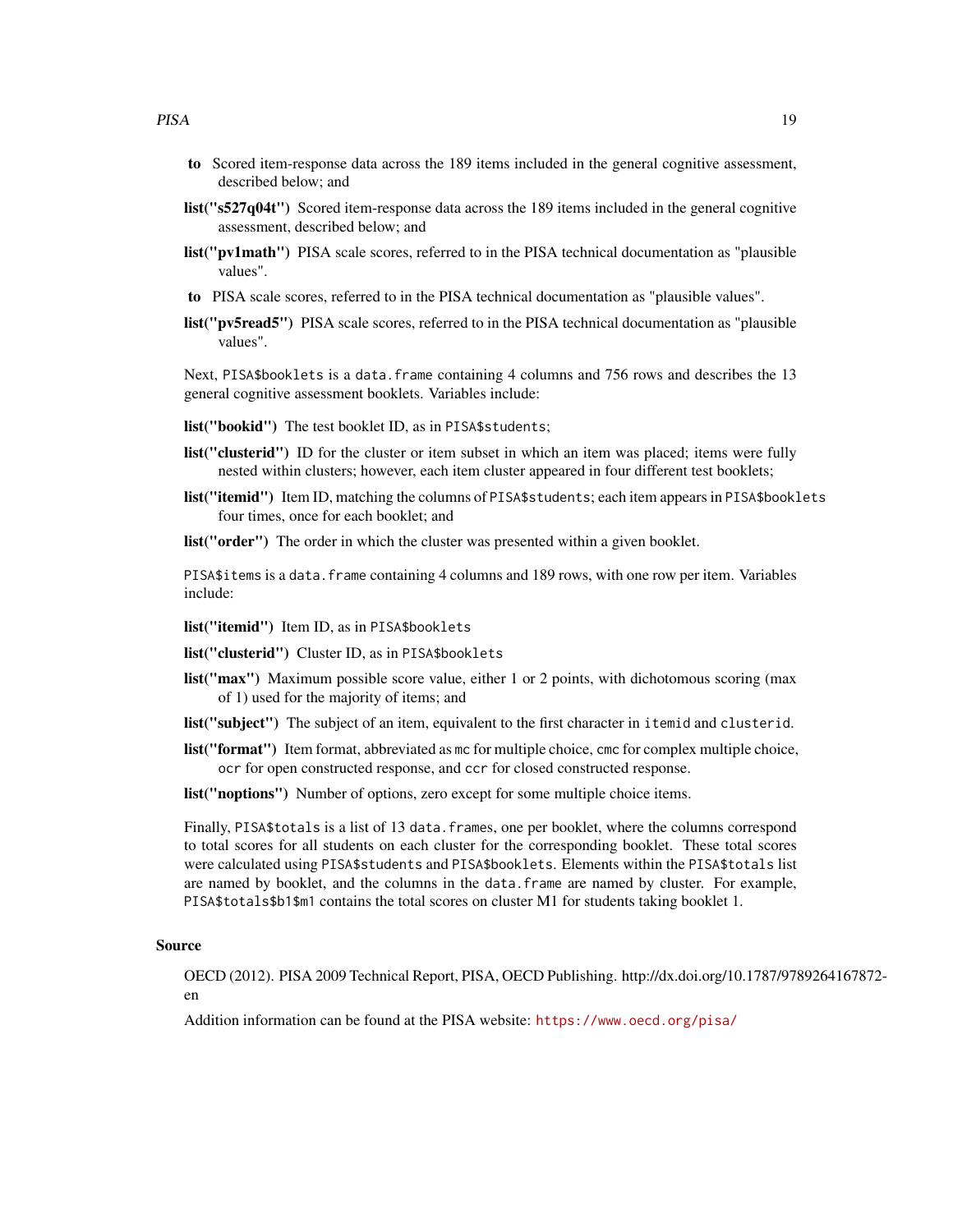<span id="page-19-1"></span><span id="page-19-0"></span>

#### Description

This function plots bootstrap equating results for objects of class "[bootstrap](#page-3-1)".

#### Usage

```
## S3 method for class 'bootstrap'
plot(
  x,
 add = FALSE,out = "mean",
 xpoints,
 ypoints,
  addident = TRUE,
  identy,
  identcol = 1,rescale = c(0, 1),xlab = "Total Score",
 ylab,
  col = rainbow(length(x$args)),
 pch,
 lty = 1,
  subset,
 morepars = NULL,
  addlegend = TRUE,
  legendtext,
  legendplace = "bottomright",
  ...
)
```

| x                | output from the bootstrap function.                                                                                                                        |
|------------------|------------------------------------------------------------------------------------------------------------------------------------------------------------|
| add              | logical, with default FALSE, specifying whether to create a new plot or add to<br>the current one.                                                         |
| out              | character vector specifying the output to be plotted, either the mean equated<br>scores ("mean"), standard errors ("se"), bias ("bias"), or RMSE ("rmse"). |
| xpoints, ypoints |                                                                                                                                                            |
|                  | optional vectors of the same length containing raw scores on forms X and Y,<br>assuming a single group or equivalent groups design.                        |
| addident         | logical, with default TRUE, for plotting the identity function. The result depends<br>on out.                                                              |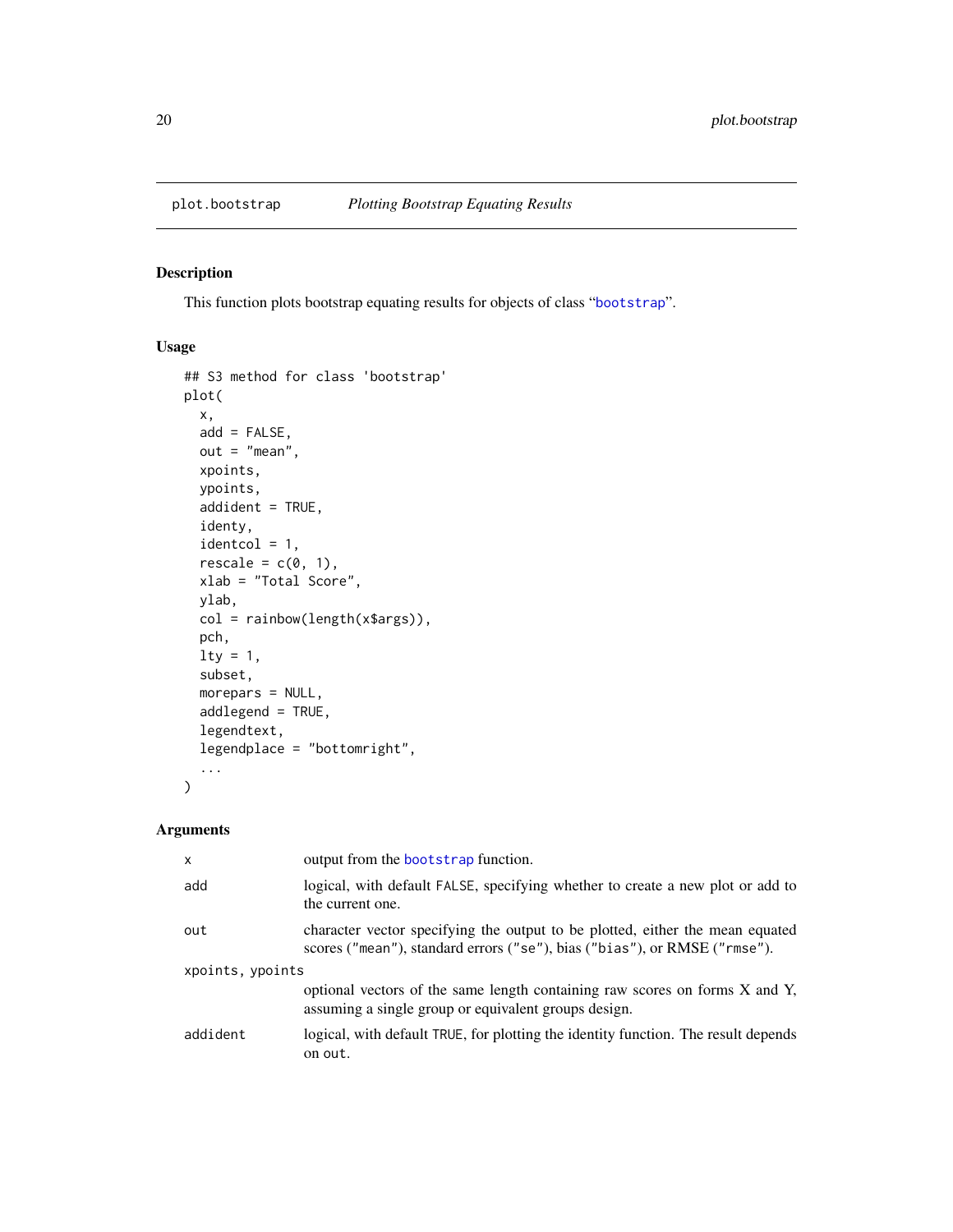#### <span id="page-20-0"></span>plot.bootstrap 21

| identy                               | vector of y coordinates for plotting the identity line. Defaults to the identity<br>function when out $=$ "eqs", otherwise, a horizontal line with intercept 0.                               |
|--------------------------------------|-----------------------------------------------------------------------------------------------------------------------------------------------------------------------------------------------|
| identcol                             | color used for plotting the identity line.                                                                                                                                                    |
| rescale<br>xlab, ylab, col, pch, lty | intercept and slope, with default 0 and 1, used to rescale all lines before plotting.<br>graphical parameters passed to par, with the lengths of col and lty recycled as<br>necessary.        |
| subset                               | vector for subsetting the output when multiple equating functions are included<br>$in x$ .                                                                                                    |
| morepars                             | list of additional graphical parameters, excluding x1ab, y1ab, co1, pch, 1ty.                                                                                                                 |
| addlegend                            | logical, with default TRUE, indicating whether or not a legend should be added.                                                                                                               |
| legendtext                           | character vector of text to be passed to the legend argument of the legend func-<br>tion, defaulting to a combination of the equating types and methods specified in<br>each equating object. |
| legendplace                          | placement of the legend.                                                                                                                                                                      |
| .                                    | further arguments passed to or from other methods, excluding graphical param-<br>eters.                                                                                                       |

#### Details

Lines are plotted for the chosen output type, whether mean equated scores across replications (out = "mean"), standard errors (out = "se"), bias (out = "bias") or RMSE (out = "rmse"). The result is similar to that of [plot.equate](#page-21-1).

#### Author(s)

Anthony Albano <tony.d.albano@gmail.com>

#### See Also

[bootstrap](#page-3-1), [plot.equate](#page-21-1)

#### Examples

```
set.seed(122713)
neat.x <- freqtab(KBneat$x, scales = list(0:36, 0:12))
neat.y <- freqtab(KBneat$y, scales = list(0:36, 0:12))
eqargs \le list(m.t = list(type = "mean", method = "t"),
 l.t = list(type = "lin", method = "t"),c.t = list(type = "circ", method = "t"))bootout \leq bootstrap(x = neat.x, y = neat.y, args = eqargs,
reps = 20)
plot(bootout, out = "se", legendplace = "top")
```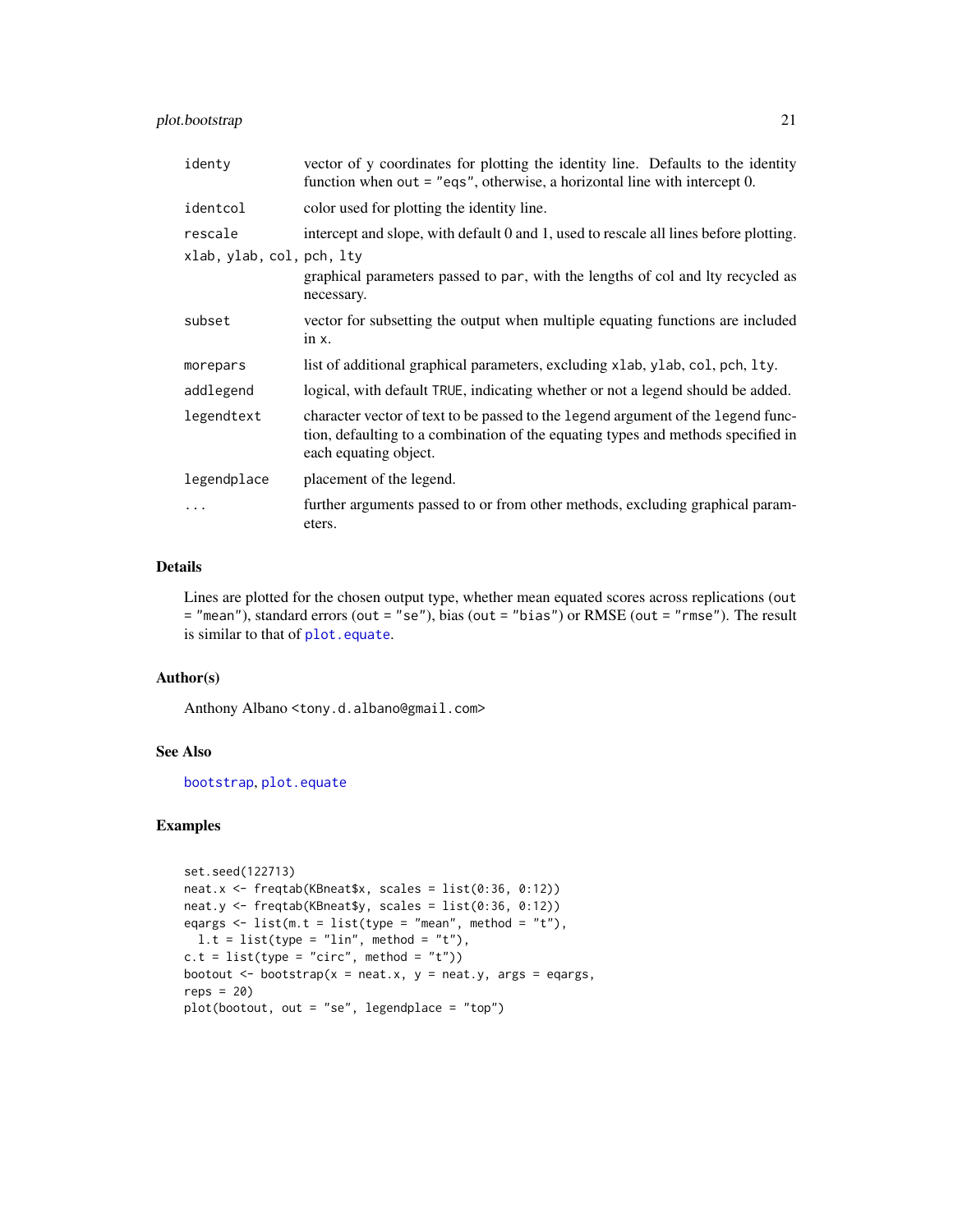<span id="page-21-1"></span><span id="page-21-0"></span>

#### Description

Functions for plotting equating functions from one or more objects of class "equate" or "equate.list".

#### Usage

```
## S3 method for class 'equate'
plot(
  ...,
 elist = NULL,
 add = FALSE,out = "eqs",xpoints,
 ypoints,
  addident = TRUE,identy,
  identcol = 1,rescale = c(0, 1),xlab = "Total Score",
 ylab,
 col = rainbow(length(x)),pch,
 \frac{1}{y} = 1,1wd = 1,
  subset,
 morepars = NULL,
  addlegend = TRUE,
  legendtext,
  legendplace = "bottomright"
)
## S3 method for class 'equate.list'
```

```
plot(x, \ldots)
```

| $\ddots$ . | one or more equating objects, each containing results for equating the same two<br>test forms.                                                       |
|------------|------------------------------------------------------------------------------------------------------------------------------------------------------|
| elist      | list of equatings to be plotted.                                                                                                                     |
| add        | logical, with default FALSE, specifying whether to create a new plot or add to<br>the current one.                                                   |
| out        | character vector specifying the output to be plotted, either equating functions<br>("eqs"), standard errors ("se"), bias ("bias"), or RMSE ("rmse"). |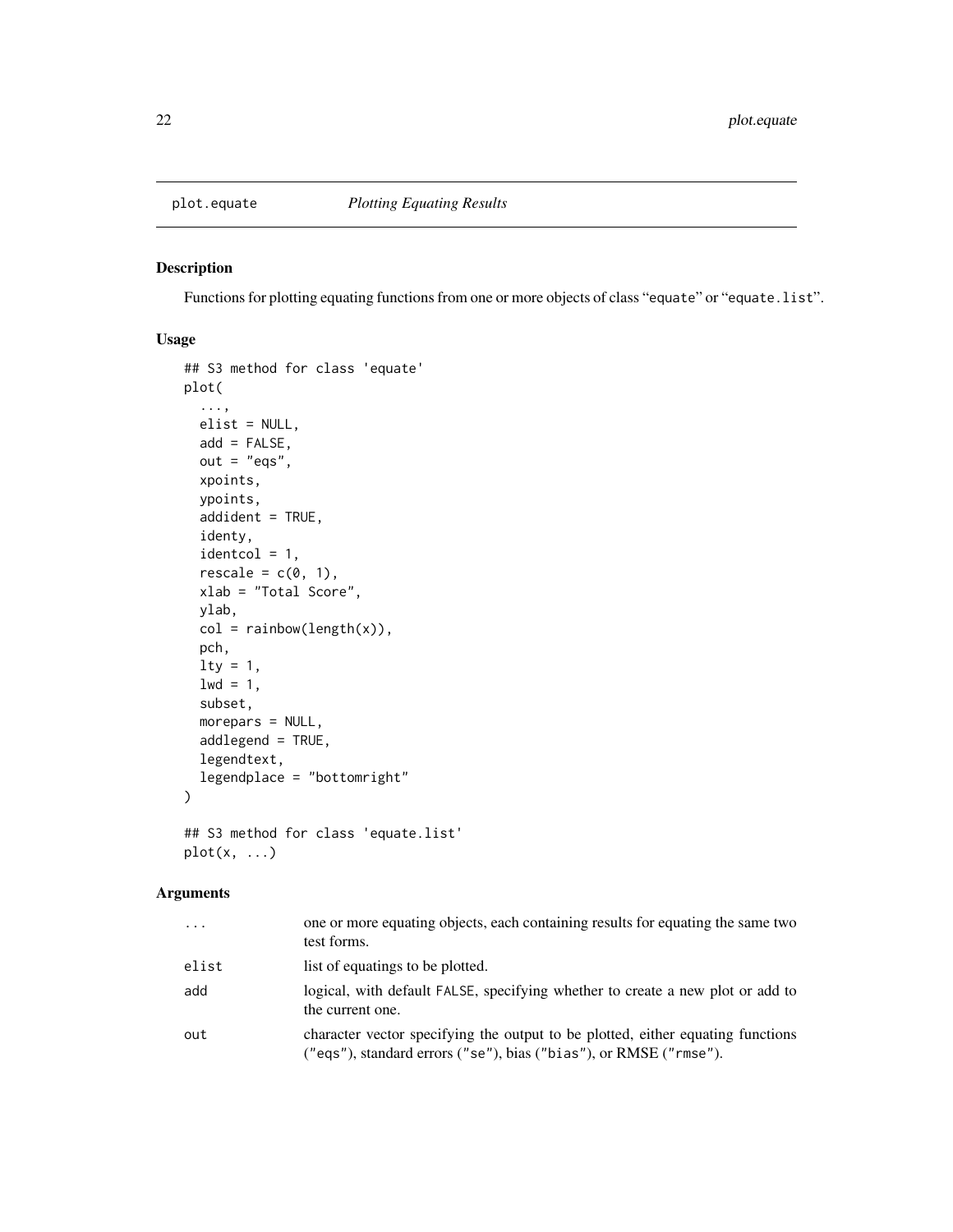#### <span id="page-22-0"></span>plot.equate 23

| xpoints, ypoints               |                                                                                                                                                                                               |
|--------------------------------|-----------------------------------------------------------------------------------------------------------------------------------------------------------------------------------------------|
|                                | optional vectors of the same length containing raw scores on forms X and Y,<br>assuming a single group or equivalent groups design.                                                           |
| addident                       | logical, with default TRUE, for plotting the identity function. The result depends<br>on out.                                                                                                 |
| identy                         | vector of y coordinates for plotting the identity line. Defaults to the X scale<br>when out $=$ "eqs", otherwise, a horizontal line with intercept 0.                                         |
| identcol                       | color used for plotting the identity line.                                                                                                                                                    |
| rescale                        | intercept and slope, with default 0 and 1, used to rescale all lines before plotting.                                                                                                         |
| xlab, ylab, col, pch, lty, lwd | graphical parameters passed to par, with col, pch, lty, and lwd recycled as<br>necessary.                                                                                                     |
| subset                         | vector for subsetting the output when multiple equating functions are included<br>$in x$ .                                                                                                    |
| morepars                       | list of additional graphical parameters, excluding xlab, ylab, col, pch, lty,<br>and lwd.                                                                                                     |
| addlegend                      | logical, with default TRUE, indicating whether or not a legend should be added.                                                                                                               |
| legendtext                     | character vector of text to be passed to the legend argument of the legend func-<br>tion, defaulting to a combination of the equating types and methods specified in<br>each equating object. |
| legendplace                    | placement of the legend.                                                                                                                                                                      |
| х                              | "equate.list" object, containing output from multiple equatings.                                                                                                                              |

#### Details

Equating functions (out  $=$  "eqs") are plotted as lines based on the concordance table for each equating object that is supplied. Standard errors (out = "se") default to bootstrap standard errors, if available, otherwise, analytical standard errors are plotted. Bias (out = "bias") and RMSE (out = "rmse") are also taken from bootstrapping output.

#### Examples

```
# See ?equate for additional examples
```

```
rx <- as.freqtab(ACTmath[, 1:2])
ry <- as.freqtab(ACTmath[, c(1, 3)])
set.seed(2007)
req1 <- equate(rx, ry, type = "i", boot = TRUE, reps = 5)
req2 <- equate(rx, ry, type = "m", boot = TRUE, reps = 5)
req3 <- equate(rx, ry, type = "1", boot = TRUE, reps = 5)
req4 <- equate(rx, ry, type = "e", boot = TRUE, reps = 5,
  smooth = "loglin", degree = 3)
req5 <- composite(list(req1, req2), wc = .5, symmetric = TRUE)
plot(req1, req2, req3, req4, req5[[1]], addident = FALSE)
```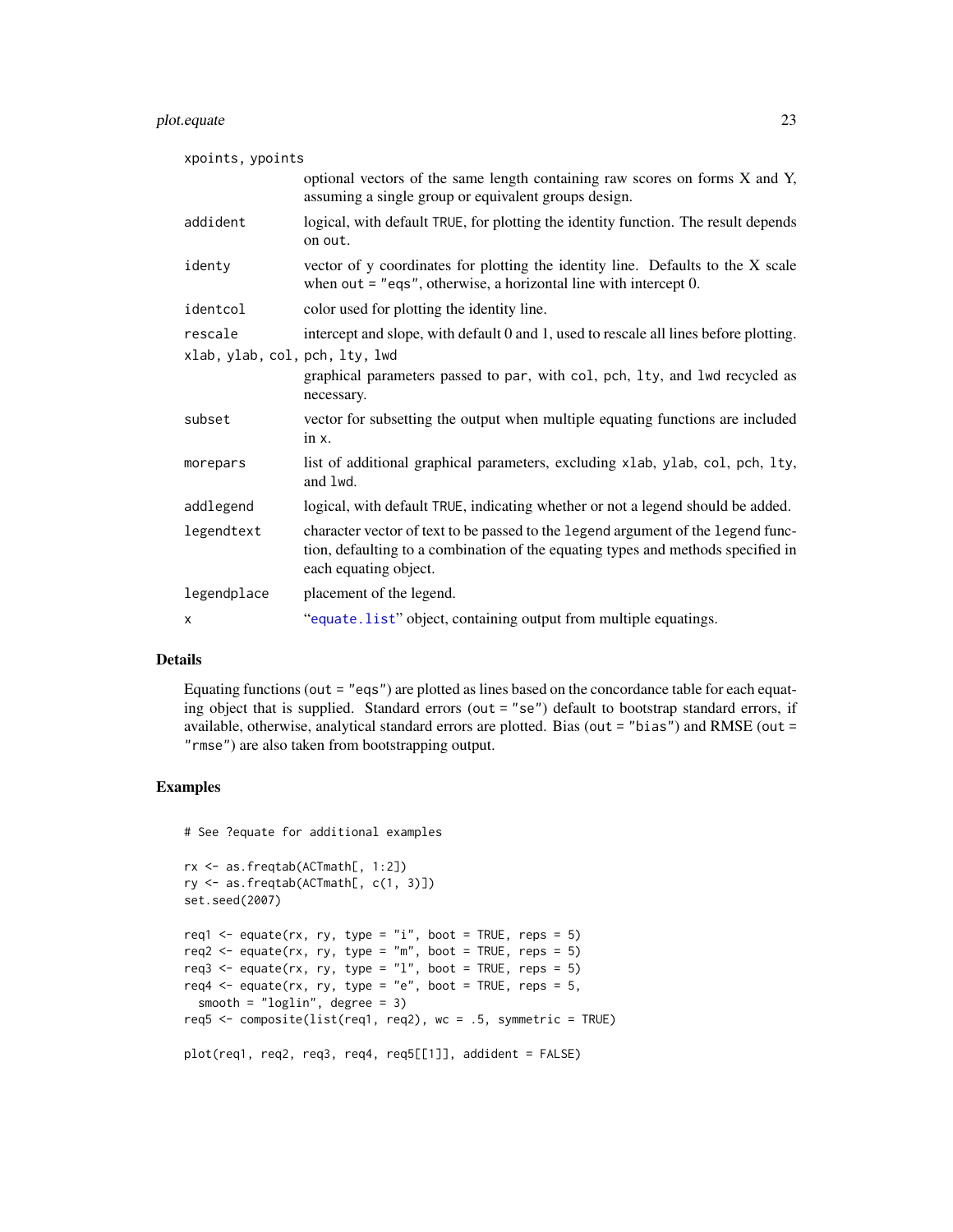<span id="page-23-0"></span>plot(req5)

<span id="page-23-1"></span>plot.freqtab *Plotting Frequency Distributions*

#### Description

This function plots univariate and bivariate frequency tables of class "[freqtab](#page-13-1)".

#### Usage

```
## S3 method for class 'freqtab'
plot(
  x,
 y = NULL,xcol = 1,
 ycol,
 pch = 16,
 ylty = 1,
 xlab = names(dimnames(x))[1],
 addlegend = !missing(y),
 legendtext,
  ...
\mathcal{L}## S3 method for class 'freqtab'
points(x, xcol = 1, pch = 16, ds = 50, dm = 100, ...)
```

| univariate or bivariate score distribution of class "frequale".                                                                                                                             |
|---------------------------------------------------------------------------------------------------------------------------------------------------------------------------------------------|
| either an object of class "freqtab", where frequencies will be extracted, or a<br>vector or matrix of frequencies, to be added to the plot of x. See below for<br>details.                  |
| colors used in plotting x and y.                                                                                                                                                            |
| plotting symbol used to plot bivariate points.                                                                                                                                              |
| line type used to plot frequencies in y.                                                                                                                                                    |
| label for the x axis.                                                                                                                                                                       |
| logical indicating whether or not a legend should be added.                                                                                                                                 |
| character vector of text to be passed to the legend argument of the legend<br>function, defaulting to column names used in y.                                                               |
| further arguments passed to or from other methods, such as graphical parameters<br>besides col, type, and pch.                                                                              |
| integers for the scaling and center of the RGB density values, with defaults of<br>50 and 100. These are used to convert the observed counts in $x$ to the [0, 255]<br>range of RGB values. |
|                                                                                                                                                                                             |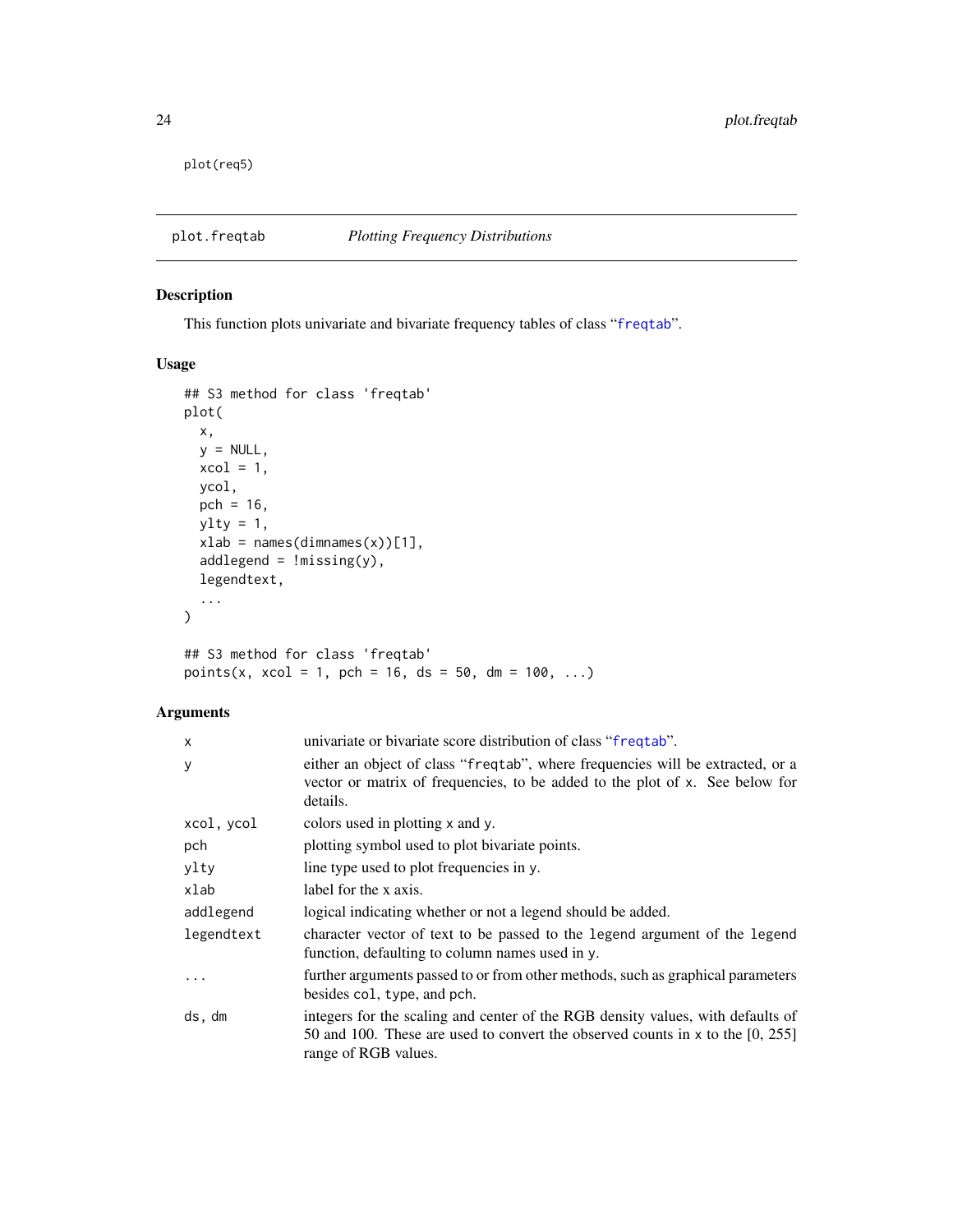#### <span id="page-24-0"></span>presmoothing 25

#### Details

For the points method, a scatterplot for x is added to the current opened plot.

For the plot method, when x is univariate, i.e, having 2 columns, a frequency plot is created for x. When x is bivariate, e.g., coming from a single group equating design or one form of a nonequivalent groups design, a scatterplot is produced with frequency plots for the marginal distributions.

y is used to superimpose lines, e.g., smoothed frequencies, over the (marginal) frequencies of x.

Colors must be specified using xcol and ycol. When ycol is missing, a vector of colors is created using rainbow(ncol(y)).

#### Value

The univariate option produces a single line plot of type = "h". Frequencies from y are then superimposed. The bivariate option produces a scatterplot with a marginal frequency plot for each distribution.

#### Author(s)

Anthony Albano <tony.d.albano@gmail.com>

#### See Also

[plot.table](#page-0-0), [plot.equate](#page-21-1), [lines](#page-0-0), [points](#page-0-0)

#### Examples

```
x \le freqtab(KBneat$x, scales = list(0:36, 0:12))
plot(x)
xs \leftarrow loglinear(x, degrees = c(4, 1),
  stepup = TRUE, showWarnings = FALSE)
plot(x, xs, lwd = 2)
```
<span id="page-24-1"></span>

#### <span id="page-24-2"></span>Description

These functions are used to smooth frequency distributions.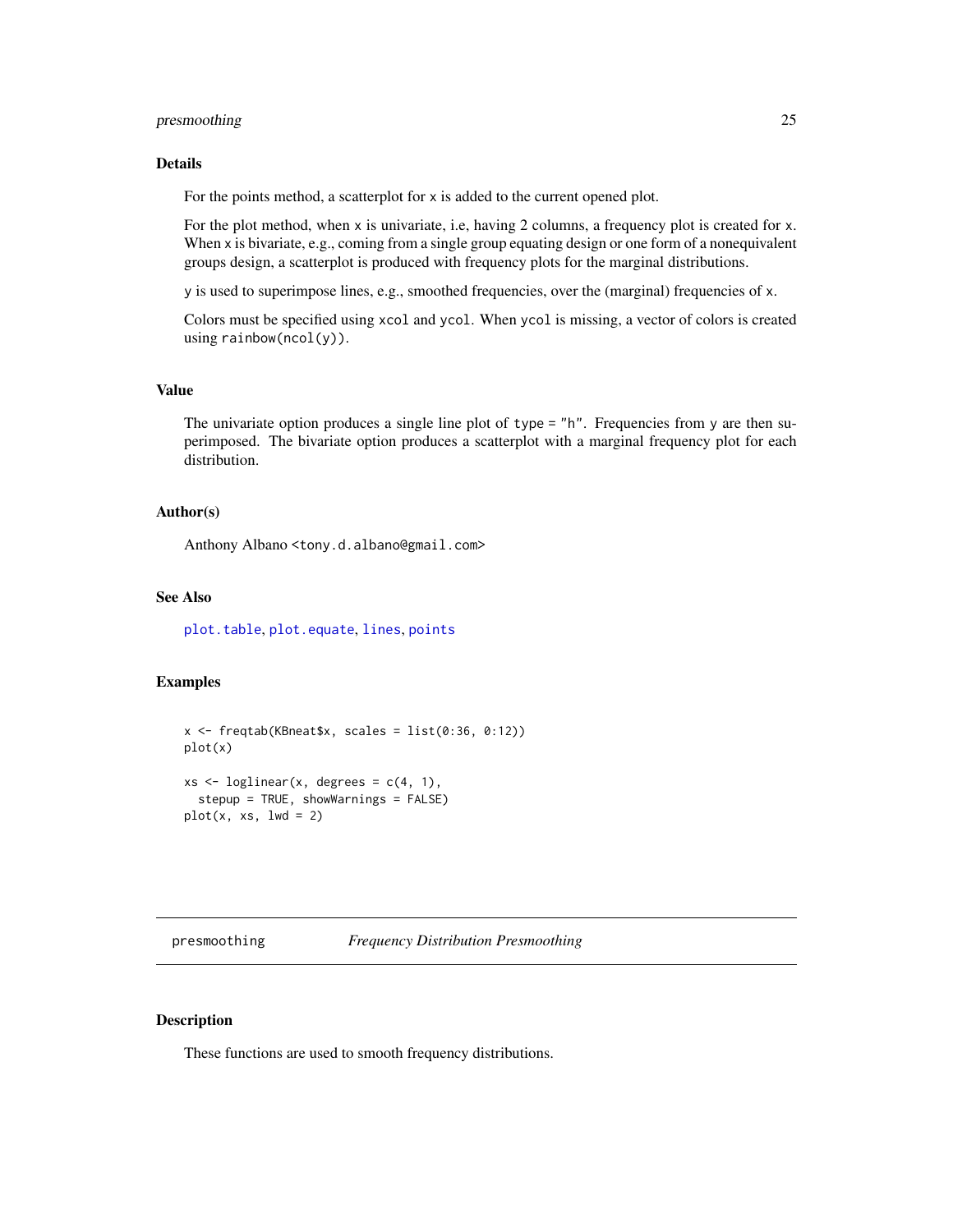### Usage

```
presmoothing(x, ...)
## Default S3 method:
presmoothing(
 x,
  smoothmethod = c("none", "average", "bump", "loglinear"),
 jmin,
 asfreqtab = TRUE,
  ...
\mathcal{L}## S3 method for class 'formula'
presmoothing(x, data, ...)
loglinear(
 x,
  scorefun,
 degrees = list(4, 2, 2),
  grid,
 rmimpossible,
 asfreqtab = TRUE,
 models,
 stepup = !missing(models),
 compare = FALSE,
  choose = FALSE,
 choosemethod = c("chi", "aic", "bic"),chip,
 verbose = FALSE,
  ...
)
freqbump(x, jmin = 1e-06, asfreqtab = FALSE, ...)
freqavg(x, jmin = 1, asfreqtab = FALSE, ...)
```

| X            | either an object of class "freqtab" specifying a univariate or multivariate score<br>distribution, or a "formula" object.                                                                                                                                                                              |
|--------------|--------------------------------------------------------------------------------------------------------------------------------------------------------------------------------------------------------------------------------------------------------------------------------------------------------|
| $\cdot$      | further arguments passed to other methods. For presmoothing, these are passed<br>to loglinear and include those listed above.                                                                                                                                                                          |
| smoothmethod | character string indicating the smoothing method to be used by presmoothing.<br>"none" returns unsmoothed frequencies, "bump" adds a small frequency to each<br>score value, "average" imputes small frequencies with average values, and<br>"loglinear" fits loglinear models. See below for details. |
| jmin         | for smoothmethod = "average", the minimum frequency, as an integer, below                                                                                                                                                                                                                              |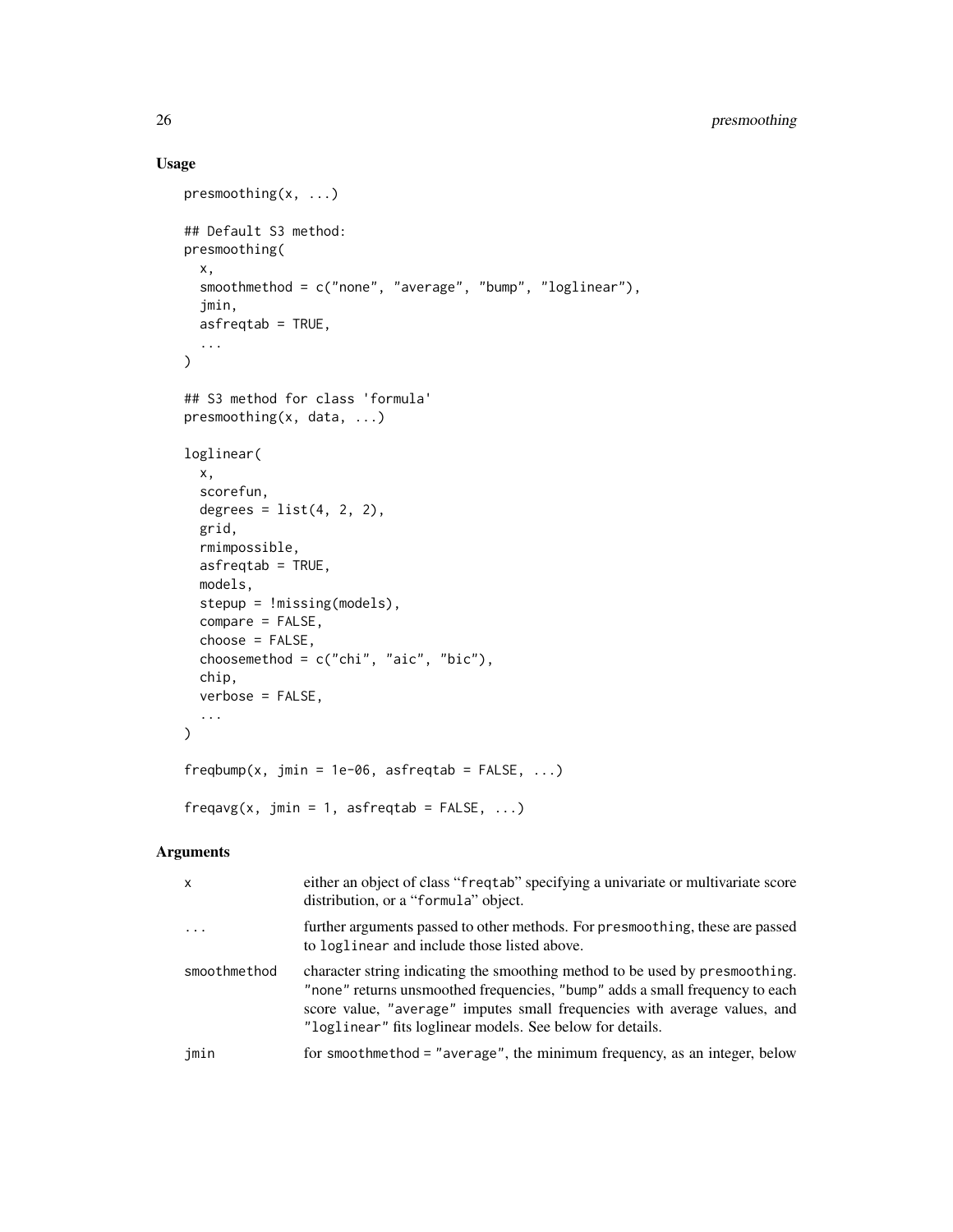|              | which frequencies will be replaced (default is 1). for smoothmethod = "bump",<br>the value to be added to each score point (as a probability, with default 1e-6).                                                                                                                                                                            |
|--------------|----------------------------------------------------------------------------------------------------------------------------------------------------------------------------------------------------------------------------------------------------------------------------------------------------------------------------------------------|
| asfreqtab    | logical, with default TRUE, indicating whether or not a frequency table should<br>be returned. For smoothmethod = "average" and smoothmethod = "bump", the<br>alternative is a vector of frequencies. For loglinear, there are other options.                                                                                                |
| data         | an object of class "freqtab".                                                                                                                                                                                                                                                                                                                |
| scorefun     | matrix of score functions used in loglinear presmoothing, where each column<br>includes a transformation of the score scale or interactions between score scales.<br>If missing, degrees and xdegree will be used to construct polynomial score<br>functions.                                                                                |
| degrees      | list of integer vectors, each one indicating the maximum polynomial score trans-<br>formations to be computed for each variable at a given order of interactions. De-<br>faults (degrees = $list(4, 2, 2)$ ) are provided for up to trivariate interactions.<br>degrees are ignored if scorefun or grid are provided. See below for details. |
| grid         | matrix with one column per margin in x and one row per term in the model. See<br>below for details.                                                                                                                                                                                                                                          |
| rmimpossible | integer vector indicating columns in x to be used in removing impossible scores<br>before smoothing, assuming internal anchor variables. Impossible scores are<br>kept by default. See below.                                                                                                                                                |
| models       | integer vector indicating which model terms should be grouped together when<br>fitting multiple nested models. E.g., models = $c(1, 1, 2, 3)$ will compare three<br>models, with the first two terms in model one, the third term added in model<br>two, and the fourth in model three.                                                      |
| stepup       | logical, with default FALSE, indicating whether or not multiple nested models<br>should be automatically fit. If TRUE and models is missing, an attempt will<br>be made to create it using grid and/or degrees. Otherwise, in the absence of<br>models, each column in scorefun will define a new sequential model.                          |
| compare      | logical, with default FALSE, indicating whether or not fit for nested models<br>should be compared. If TRUE, stepup is also set to TRUE and only results from<br>the model fit comparison are returned, that is, verbose is ignored.                                                                                                         |
| choose       | logical, with default FALSE, indicating whether or not the best-fitting model<br>should be returned after comparing fit of nested models. Useful for automat-<br>ing model selection in simulations.                                                                                                                                         |
| choosemethod | string, indicating the method for selecting a best-fitting model when choose =<br>TRUE. "chi" selects the most complex model with chi-square p-value below the<br>criterion in chip. Remaining methods choose the model with lowest value.                                                                                                   |
| chip         | proportion specifying the type-I error rate for model selection based on choosemethod<br>$="math>'chi$                                                                                                                                                                                                                                       |
| verbose      | logical, with default FALSE, indicating whether or not full glm output should be<br>returned.                                                                                                                                                                                                                                                |

#### Details

Loglinear smoothing is a flexible procedure for reducing irregularities in a frequency distribution prior to equating, where the degree of each polynomial term determines the specific moment of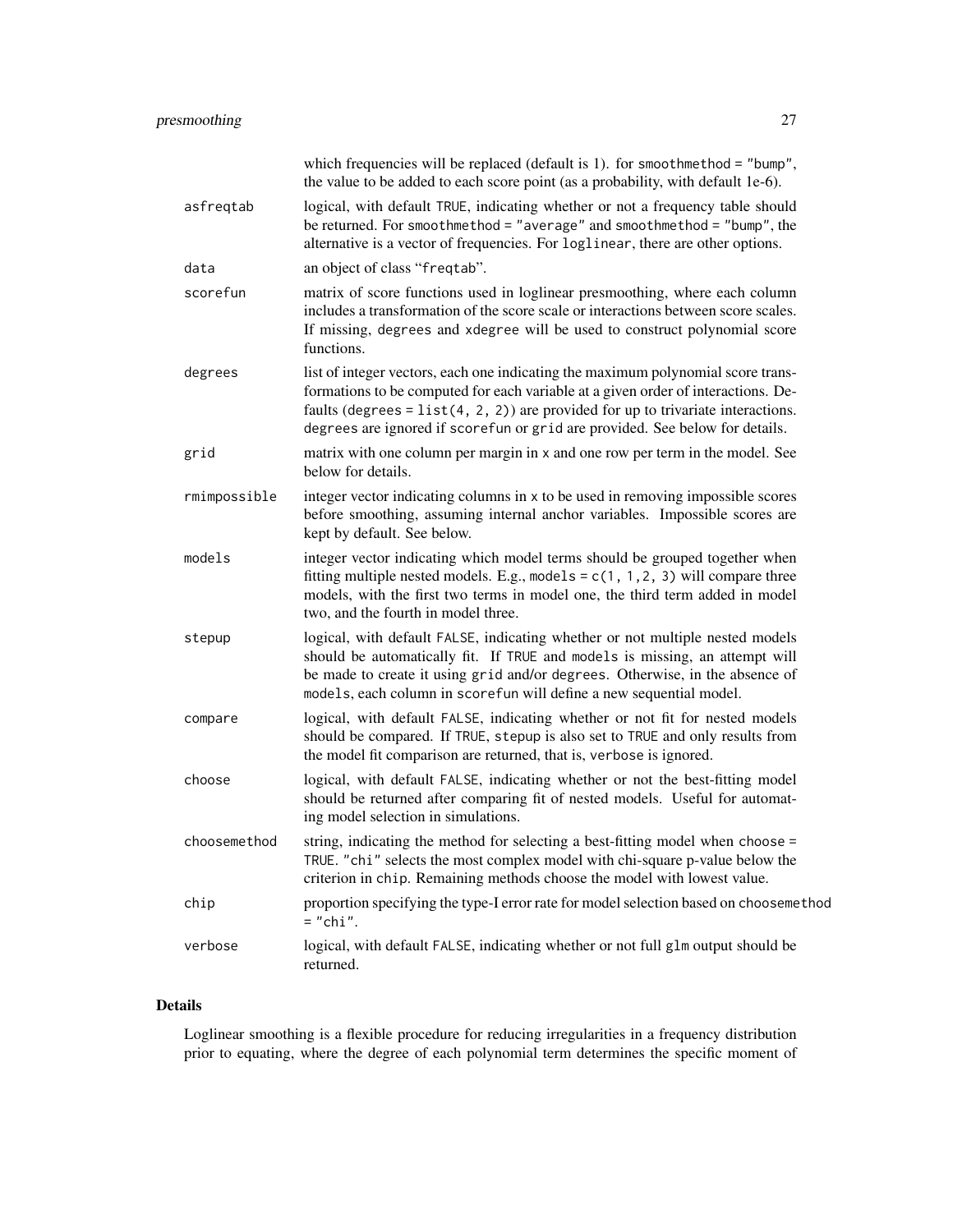the observed distribution that is preserved in the fitted distribution (see below for examples). The loglinear function is a wrapper for [glm](#page-0-0), and is used to simplify the creation of polynomial score functions and the fitting and comparing of multiple loglinear models.

scorefun, if supplied, must contain at least one score function of the scale score values. Specifying a list to degrees is an alternative to supplying scorefun. Each list element in degrees should be a vector equal in length to the number of variables contained in x; there should also be one such vector for each possible level of interaction between the variables in x.

For example, the default degrees = list(4, 2, 2) is recycled to produce list( $c(4, 4, 4)$ ,  $c(2, 4)$ 2, 2), c(2, 2, 2)), resulting in polynomials to the fourth power for each univariate distribution, to the second power for each two-way interaction, and to the second power for the three-way interaction.

Terms can also be specified with grid, which is a matrix with each row containing integers specifying the powers for each variable at each interaction term, including main effects. For example, the main effect to the first power for the total score in a bivariate distribution would be c(1, 0); the interaction to the second power would be c(2, 2).

stepup is used to run nested models based on subsets of the columns in scorefun. Output will correspond to models based on columns 1 and 2, 1 through 3, 1 through 4, to 1 through ncol(scorefun). This list of polynomial terms is then used to create a grid using expand.grid. The grid can also be supplied directly, in which case degrees will be ignored.

compare returns output as an anova table, comparing model fit for all the models run with stepup = TRUE, or by specifying more than one model in models. When choose = TRUE, the arguments choosemethod and chip are used to automatically select the best-fitting model based on the anova table from running compare.

The remaining smoothing methods make adjustments to scores with low or zero frequencies. smoothmethod = "bump" adds the proportion jmin to each score point and then adjusts the probabilities to sum to 1. smoothmethod = "average" replaces frequencies falling below the minimum jmin with averages of adjacent values.

#### Value

When smoothmethod = "average" or smoothmethod = "bump", either a smoothed frequency vector or table is returned. Otherwise, loglinear returns the following:

- when compare = TRUE, an anova table for model fit
- when asfreqtab = TRUE, a smoothed frequency table
- when choose = TRUE, a smoothed frequency table with attribute "anova" containing the model fit table for all models compared
- when verbose = TRUE, full glm output, for all nested models when stepup = TRUE
- when stepup = TRUE and verbose = FALSE, a data. frame of fitted frequencies, with one column per model

#### Methods (by class)

- default: Default method for frequency tables.
- formula: Method for "formula" objects.

<span id="page-27-0"></span>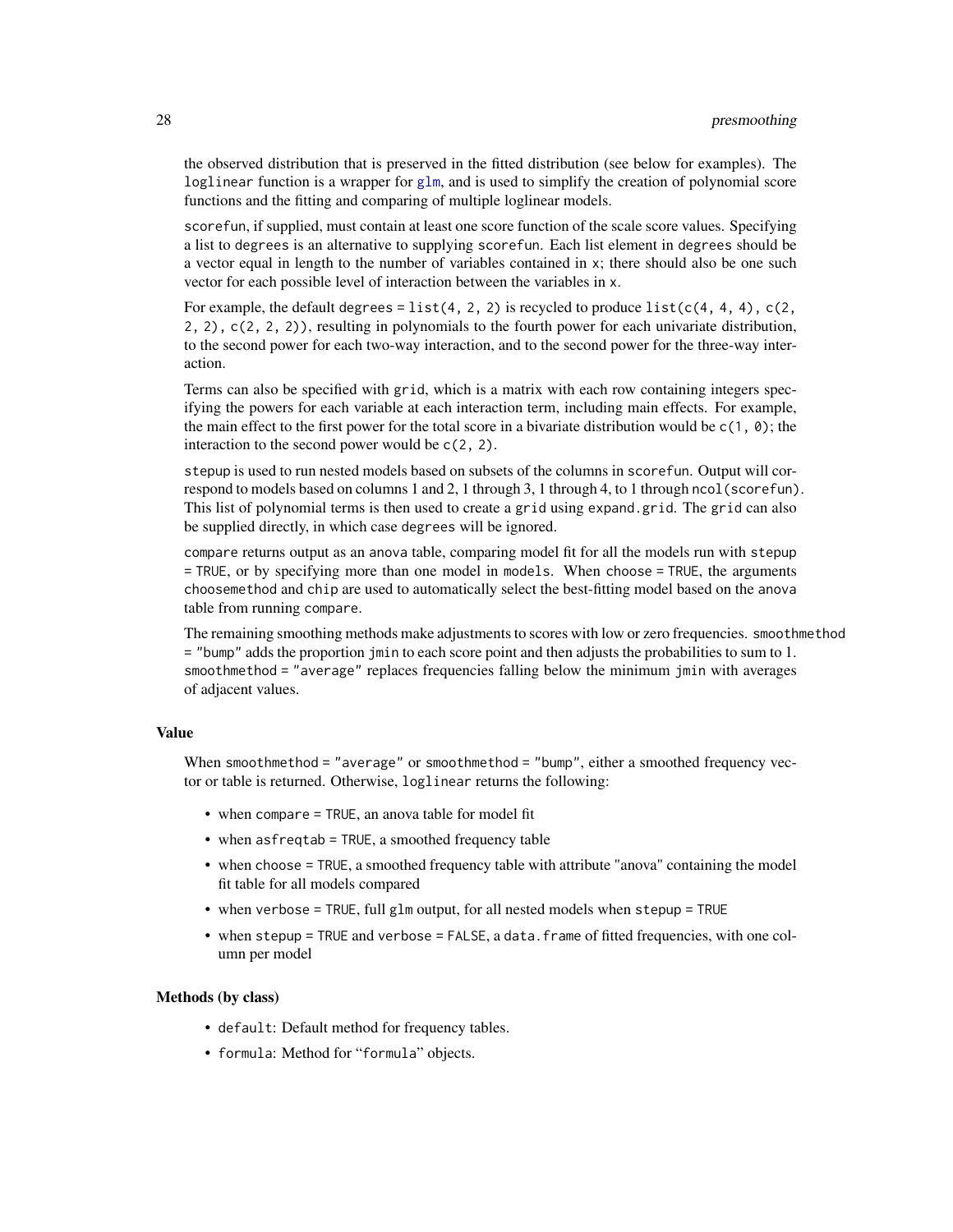#### <span id="page-28-0"></span>presmoothing 29

#### Author(s)

Anthony Albano <tony.d.albano@gmail.com>

#### References

Holland, P. W., and Thayer, D. T. (1987). *Notes on the use of log-linear models for fitting discrete probability distributions* (PSR Technical Rep. No. 87-79; ETS RR-87-31). Princeton, NJ: ETS.

Holland, P. W., and Thayer, D. T. (2000). Univariate and bivariate loglinear models for discrete test score distributions. *Journal of Educational and Behavioral Statistics, 25*, 133–183.

Moses, T., and Holland, P. W. (2008). *Notes on a general framework for observed score equating* (ETS Research Rep. No. RR-08-59). Princeton, NJ: ETS.

Moses, T., and Holland, P. W. (2009). Selection strategies for univariate loglinear smoothing models and their effect on equating function accuracy. *Journal of Educational Measurement, 46*, 159–176. ETS.

Wang, T. (2009). Standard errors of equating for the percentile rank-based equipercentile equating with log-linear presmoothing. *Journal of Educational and Behavioral Statistics, 34*, 7–23.

#### See Also

[glm](#page-0-0), [loglin](#page-0-0)

#### Examples

```
set.seed(2010)
x <- round(rnorm(1000, 100, 15))
xscale <- 50:150
xtab <- freqtab(x, scales = xscale)
# Adjust frequencies
plot(xtab, y = cbind(average = frequency(xtab)),bump = freqbump(xtab))# Smooth x up to 8 degrees and choose best fitting model
# based on aic minimization
xlog1 <- loglinear(xtab, degrees = 8,
  choose = TRUE, choosemethod = "aic")
plot(xtab, as.data.frame(xlog1)[, 2],
  legendtext = "degree = 3")# Add "teeth" and "gaps" to x
# Smooth with formula interface
teeth <- c(.5, rep(c(1, 1, 1, 1, .5), 20))
xttab \leq as. freqtab(cbind(xscale, c(xtab) \star teeth))
xlog2 < - presmoothing(\sim poly(total, 3, raw = TRUE),xttab, showWarnings = FALSE)
# Smooth xt using score functions that preserve
# the teeth structure (also 3 moments)
teeth2 <- c(1, rep(c(0, 0, 0, 0, 1), 20))
```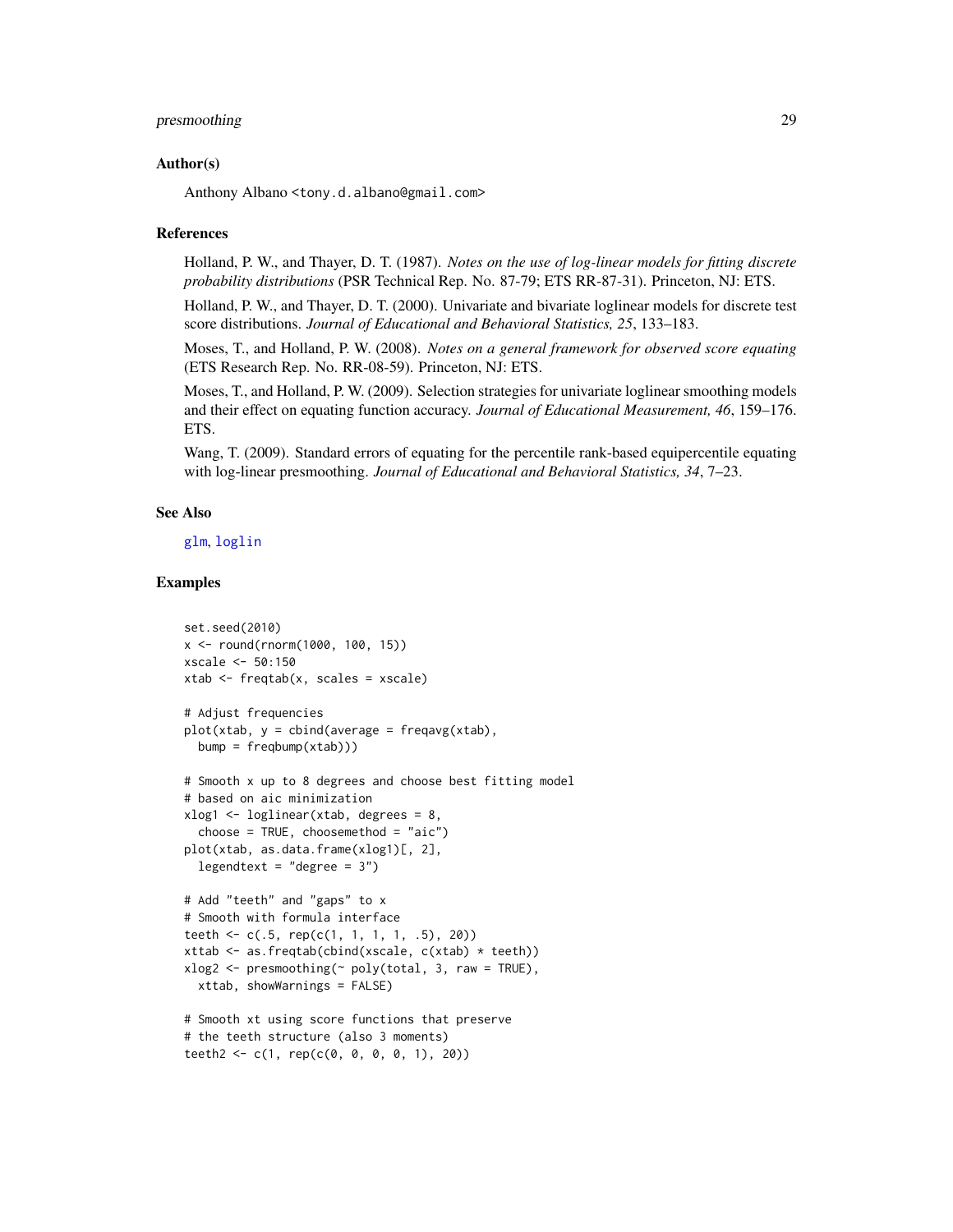```
xt.fun <- cbind(xscale, xscale^2, xscale^3)
xt.fun <- cbind(xt.fun, teeth2, xt.fun * teeth2)
xlog3 <- loglinear(xttab, xt.fun, showWarnings = FALSE)
# Plot to compare teeth versus no teeth
op <- par(no.readonly = TRUE)
par(mfrow = c(3, 1))plot(xttab, main = "unsmoothed", ylim = c(0, 30))plot(xlog2, main = "ignoring teeth", ylim = c(0, 30))
plot(xlog3, main = "preserving teeth", ylim = c(0, 30))
par(op)
# Bivariate example, preserving first 3 moments of total
# and anchor for x and y, and the covariance
# between anchor and total
# see equated scores in Wang (2009), Table 4
xvtab <- freqtab(KBneat$x, scales = list(0:36, 0:12))
yvtab <- freqtab(KBneat$y, scales = list(0:36, 0:12))
Y <- as.data.frame(yvtab)[, 1]
V <- as.data.frame(yvtab)[, 2]
scorefun <- cbind(Y, Y^2, Y^3, V, V^2, V^3, V*Y)
wang09 <- equate(xvtab, yvtab, type = "equip",
  method = "chained", smooth = "loglin",
  scorefun = scorefun)
wang09$concordance
# Removing impossible scores has essentially no impact
xvlog1 <- loglinear(xvtab, scorefun, asfreqtab = FALSE)
xvlog2 <- loglinear(xvtab, scorefun, rmimpossible = 1:2)
plot(xvtab, cbind(xvlog1,
```

```
xvlog2 = as.data frame(xvlog2)[, 3])
```
px *Percentile Ranks and Cumulative Frequencies*

#### Description

These functions compute percentile ranks and cumulative frequency distributions for frequency tables.

#### Usage

```
px(x, \ldots)## Default S3 method:
px(x, y, ys, \ldots)## S3 method for class 'freqtab'
px(x, margin = 1, y, y, margin = 1, ...)
```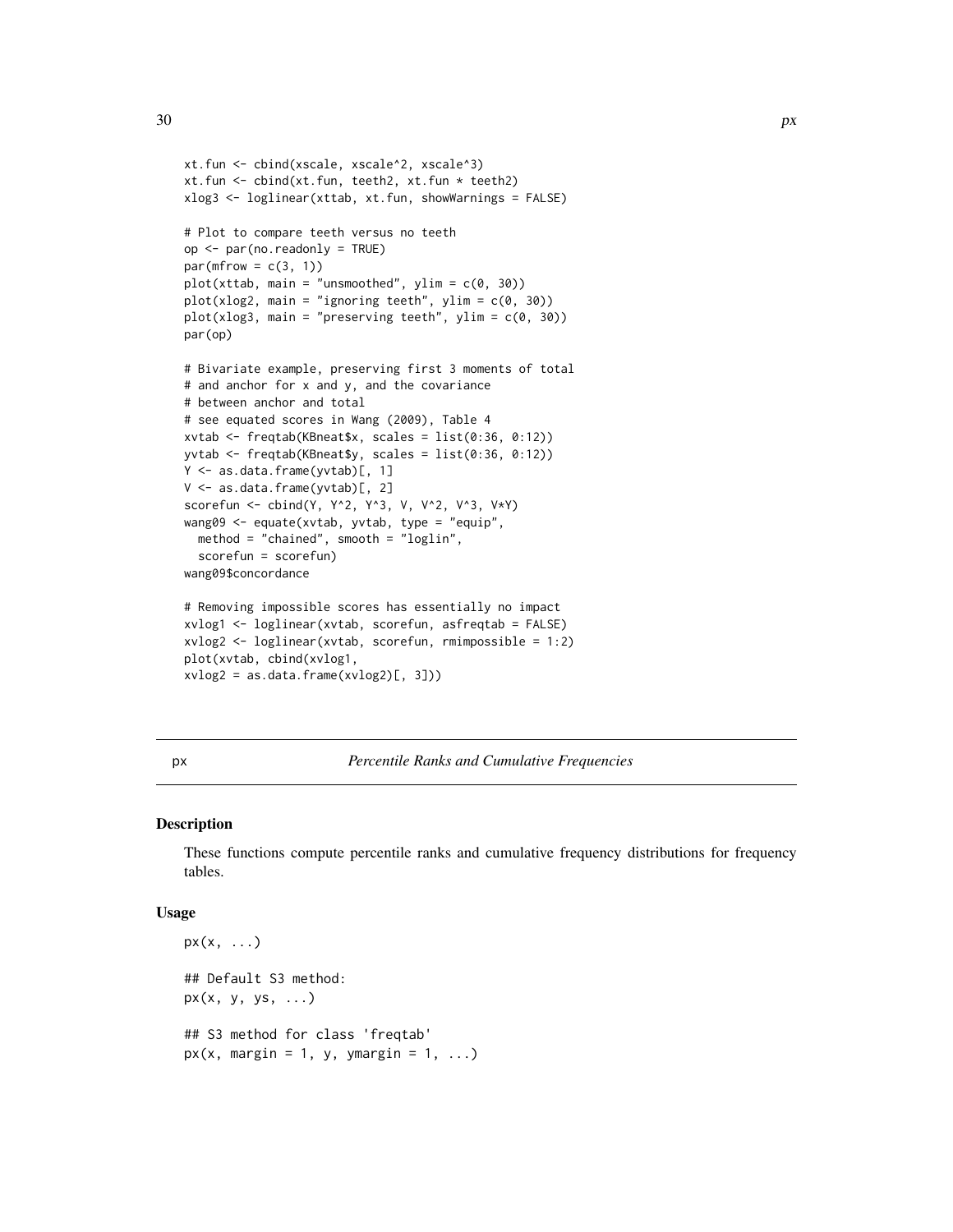```
f(x, \ldots)## Default S3 method:
f(x, \ldots)## S3 method for class 'freqtab'
f(x, \text{margin} = 1, \ldots)
```
#### Arguments

| x               | either a vector of counts, or an object of class "frequale" from which counts<br>will be taken.                                                                                                                                                             |
|-----------------|-------------------------------------------------------------------------------------------------------------------------------------------------------------------------------------------------------------------------------------------------------------|
| $\ddots$        | further arguments passed to or from other methods.                                                                                                                                                                                                          |
| У               | an object of class "freqtab" when x is as well, otherwise, a vector or data. frame<br>of counts. See below for details.                                                                                                                                     |
| <b>VS</b>       | vector specifying the y score scale, when it is not contained in the first column<br>of y. If y can be converted to a data. frame, it is assumed to be univariate with<br>the first column containing the score scale and the second containing the counts. |
| margin, ymargin |                                                                                                                                                                                                                                                             |
|                 | integers specifying the margins for which frequencies or percentile ranks will be<br>returned. margin applies to x and ymargin to y.                                                                                                                        |

#### Details

These functions compute percentile ranks and cumulative frequencies for a univariate distribution, and percentile ranks from one univariate distribution (x) corresponding to score values in another (y).

#### Value

A vector is returned containing either percentile ranks or cumulative frequencies with length equal to length(x).

#### Author(s)

Anthony Albano <tony.d.albano@gmail.com>

#### See Also

[freqtab](#page-13-1)

#### Examples

 $x \le -$  as.freqtab(ACTmath[, 1:2], drop = TRUE) y <- as.freqtab(ACTmath[, c(1, 3)], drop = TRUE)

# Percentile ranks for the x scale

<span id="page-30-0"></span>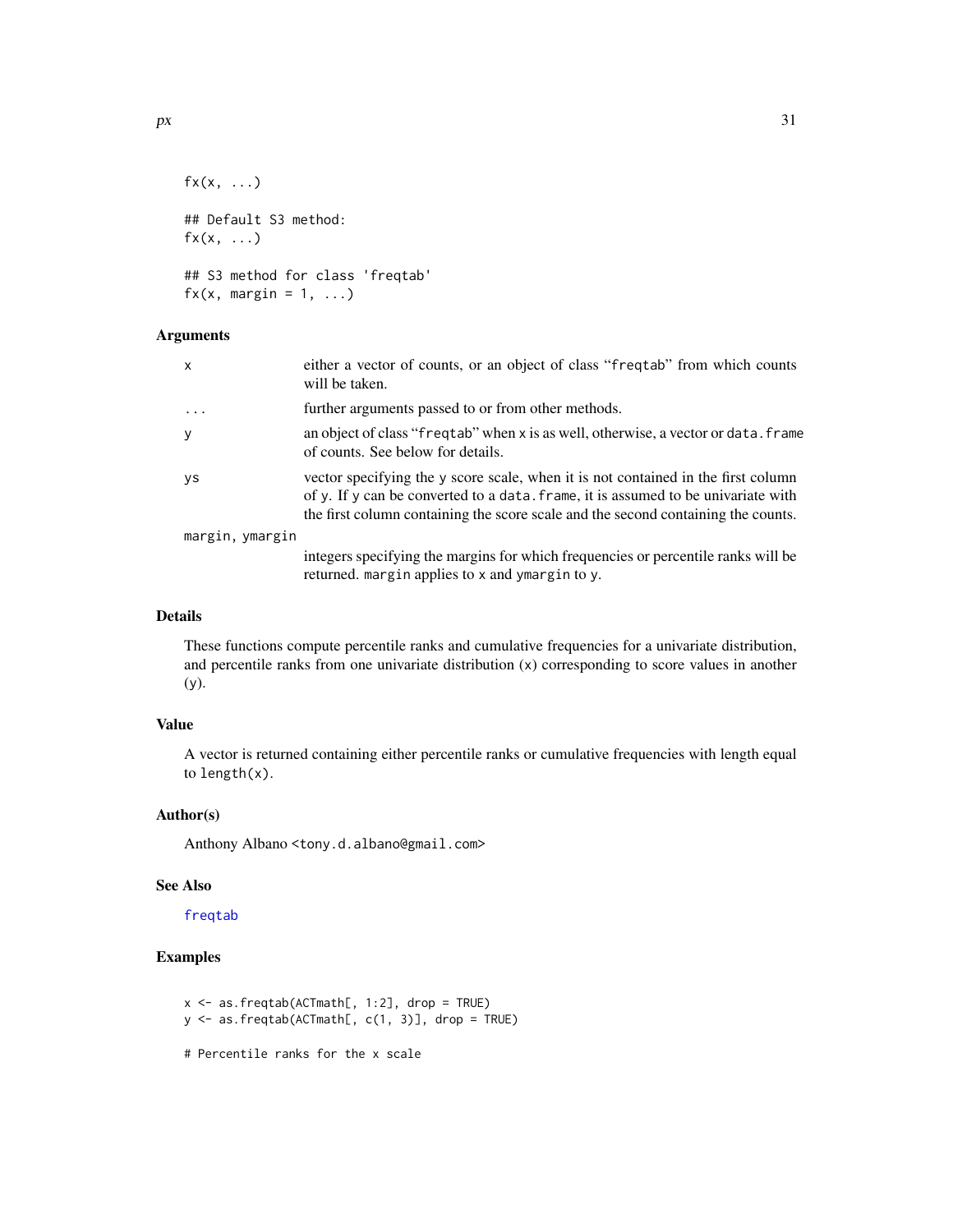```
round(px(x), 3)# Percentile ranks in y for x each score
round(px(x, y = y), 3)
# Cumulative frequency distribution for x
round(fx(x), 3)
```
sample.freqtab *Bootstrap Random Sampling from Frequency Tables*

#### Description

An extension of [sample](#page-0-0) to objects of class "freqtab" for bootstrap sampling.

#### Usage

```
sample.freqtab(x, size = sum(x), replace = TRUE)
```
### Arguments

| $\mathsf{x}$ | object of class "frequal", which is an array of counts across one or more nu-<br>meric dimensions. |
|--------------|----------------------------------------------------------------------------------------------------|
| size         | non-negative integer giving the sample size.                                                       |
| replace      | logical with default TRUE indicating whether sampling should be with replace-                      |
|              | ment.                                                                                              |

#### Value

A table array, as a "freqtab" object, sampled from the original x.

#### Author(s)

Anthony Albano <tony.d.albano@gmail.com>

#### See Also

[table](#page-0-0), [ftable](#page-0-0), [summary.freqtab](#page-32-1), [plot.freqtab](#page-23-1)

#### Examples

```
# Sample with replacement from ACT math and compare results
set.seed(2021)
rx <- as.freqtab(ACTmath[, 1:2])
rxs <- sample.freqtab(rx)
summary(rx)
summary(rxs)
```
<span id="page-31-0"></span>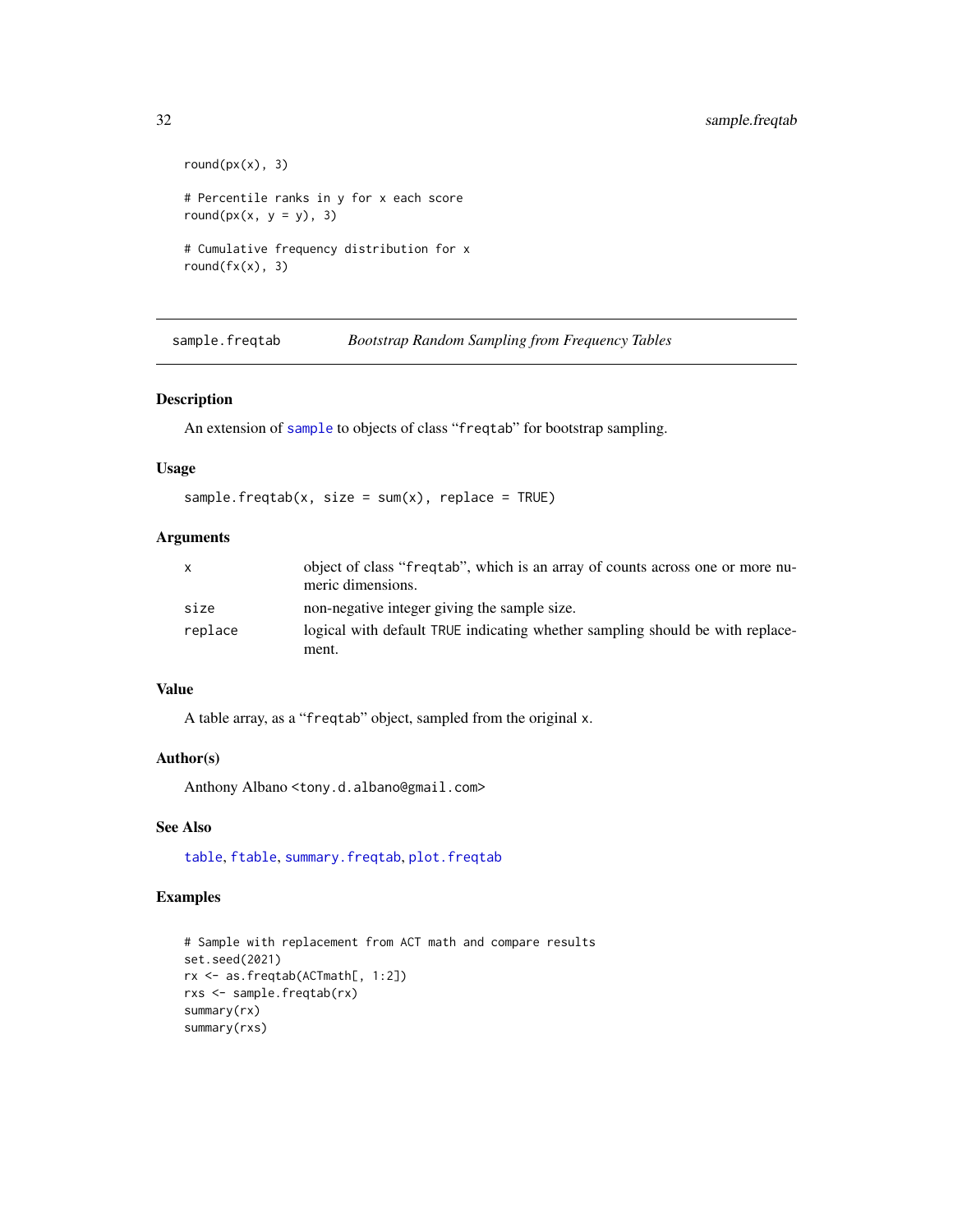<span id="page-32-1"></span><span id="page-32-0"></span>

#### Description

These functions return descriptive statistics for a frequency table of class "[freqtab](#page-13-1)".

#### Usage

```
## S3 method for class 'freqtab'
summary(object, margin = seq(margins(object)), ...)
## S3 method for class 'freqtab'
mean(x, margin = 1, ...)sd.freqtab(x, margin = 1)
var.freqtab(x, margin = 1)cov.freqtab(x, margin = seq(margins(x)))cor.freqtab(x, margin = seq(margins(x)))## S3 method for class 'freqtab'
min(x, margin = 1, ..., na.rm = FALSE)## S3 method for class 'freqtab'
max(x, margin = 1, ..., na.rm = FALSE)## S3 method for class 'freqtab'
range(x, margin = 1, \ldots, na.rm = FALSE)
skew.freqtab(x, margin = 1)
kurt.freqtab(x, margin = 1)
```

| object, x | object of class "freqtab".                                                                                                                                                                                                                                  |
|-----------|-------------------------------------------------------------------------------------------------------------------------------------------------------------------------------------------------------------------------------------------------------------|
| margin    | integer vector specifying the margin(s) for which summary statistics will be re-<br>turned. This defaults to 1 for univariate statistics, and $seq(\text{margin}(x))$ , i.e.,<br>all the margins, for multivariate statistics (covariance and correlation). |
| $\cdots$  | further arguments passed to or from other methods.                                                                                                                                                                                                          |
| na.rm     | logical indicating whether missing values should be removed, currently ignored<br>since frequency tables cannot contain missing values.                                                                                                                     |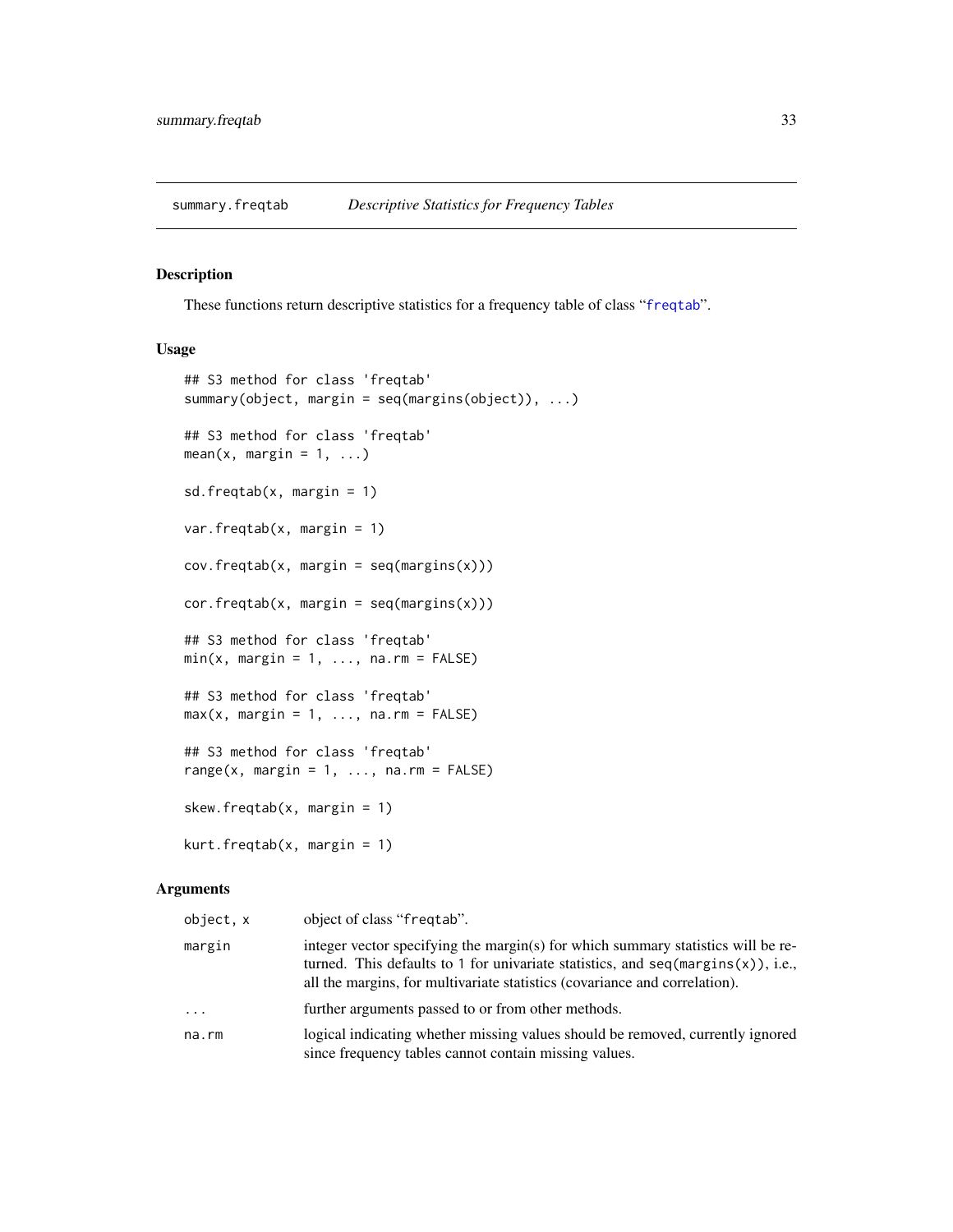#### Details

mean, sd.freqtab, var.freqtab, skew.freqtab, and kurt.freqtab return the mean, standard deviation, variance, skewness, and kurtosis. min and max return the minimum and maximum observed scores, and range returns both. cov.freqtab and cor.freqtab return the covariance and correlation matrices for one or more variables. summary returns univariate statistics across one or more margins.

#### Value

summary returns a data frame of summary statistics, including the mean, standard deviation, skewness, kurtosis, minimum, maximum, and number of observations for each variable in margin. Otherwise, a vector of length length(margin) is returned with the corresponding statistic for each variable.

#### Author(s)

Anthony Albano <tony.d.albano@gmail.com>

#### See Also

[freqtab](#page-13-1)

### Examples

```
summary(as.freqtab(ACTmath[, 1:2]))
```

```
ny <- freqtab(KBneat$y, scales = list(0:36, 0:12))
summary(ny)
cov.freqtab(ny)
```
<span id="page-33-0"></span>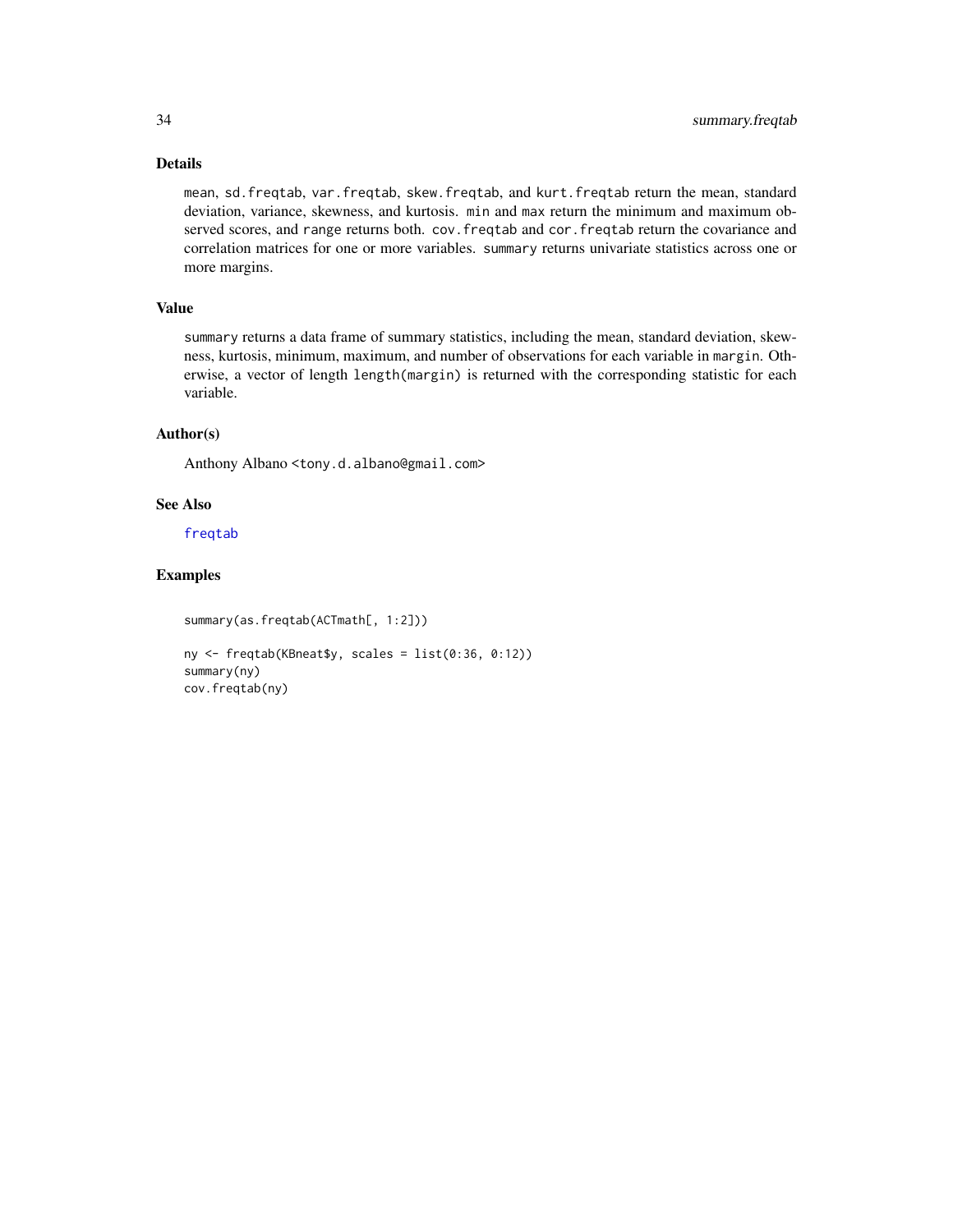# <span id="page-34-0"></span>**Index**

```
∗ datasets
    ACTmath, 3
    KBneat, 17
    PISA, 18
∗ methods
    bootstrap, 4
    composite, 6
    equate, 8
    freqtab, 14
    sample.freqtab, 32
    summary.freqtab, 33
∗ misc
    plot.bootstrap, 20
    plot.freqtab, 24
∗ models
    presmoothing, 25
∗ package
    equate-package, 2
∗ smooth
    presmoothing, 25
∗ univar
    px, 30
ACTmath, 3
as.data.frame.freqtab (freqtab), 14
as.freqtab (freqtab), 14
bfreqplot (plot.freqtab), 24
bootstrap, 4, 9, 11–13, 20, 21
composite, 6
cor.freqtab (summary.freqtab), 33
cov.freqtab (summary.freqtab), 33
droplevels.freqtab (freqtab), 14
equate, 3–5, 7, 8, 8, 16
equate-package, 2
equate.list, 23
```
freqavg, *[13](#page-12-0)*

```
freqavg (presmoothing), 25
freqbump, 13
freqbump (presmoothing), 25
freqtab, 4, 5, 14, 24, 31, 33, 34
ftable, 16, 17, 32
fx (px), 30
```

```
glm, 28, 29
```

```
head.freqtab (freqtab), 14
```
KBneat, [17](#page-16-0) kurt.freqtab *(*summary.freqtab*)*, [33](#page-32-0)

lines, *[25](#page-24-0)* loglin, *[29](#page-28-0)* loglinear, *[13](#page-12-0)* loglinear *(*presmoothing*)*, [25](#page-24-0)

margin *(*freqtab*)*, [14](#page-13-0) margin.table, *[16](#page-15-0)* margins *(*freqtab*)*, [14](#page-13-0) max.freqtab *(*summary.freqtab*)*, [33](#page-32-0) mean.freqtab *(*summary.freqtab*)*, [33](#page-32-0) min.freqtab *(*summary.freqtab*)*, [33](#page-32-0)

```
PISA, 18
plot.bootstrap, 6, 20
plot.equate, 21, 22, 25
plot.freqtab, 16, 17, 24, 32
plot.table, 25
points, 25
points.freqtab (plot.freqtab), 24
presmoothing, 11, 25
px, 30
```
range.freqtab *(*summary.freqtab*)*, [33](#page-32-0)

sample, *[32](#page-31-0)* sample.freqtab, [32](#page-31-0) scales *(*freqtab*)*, [14](#page-13-0)